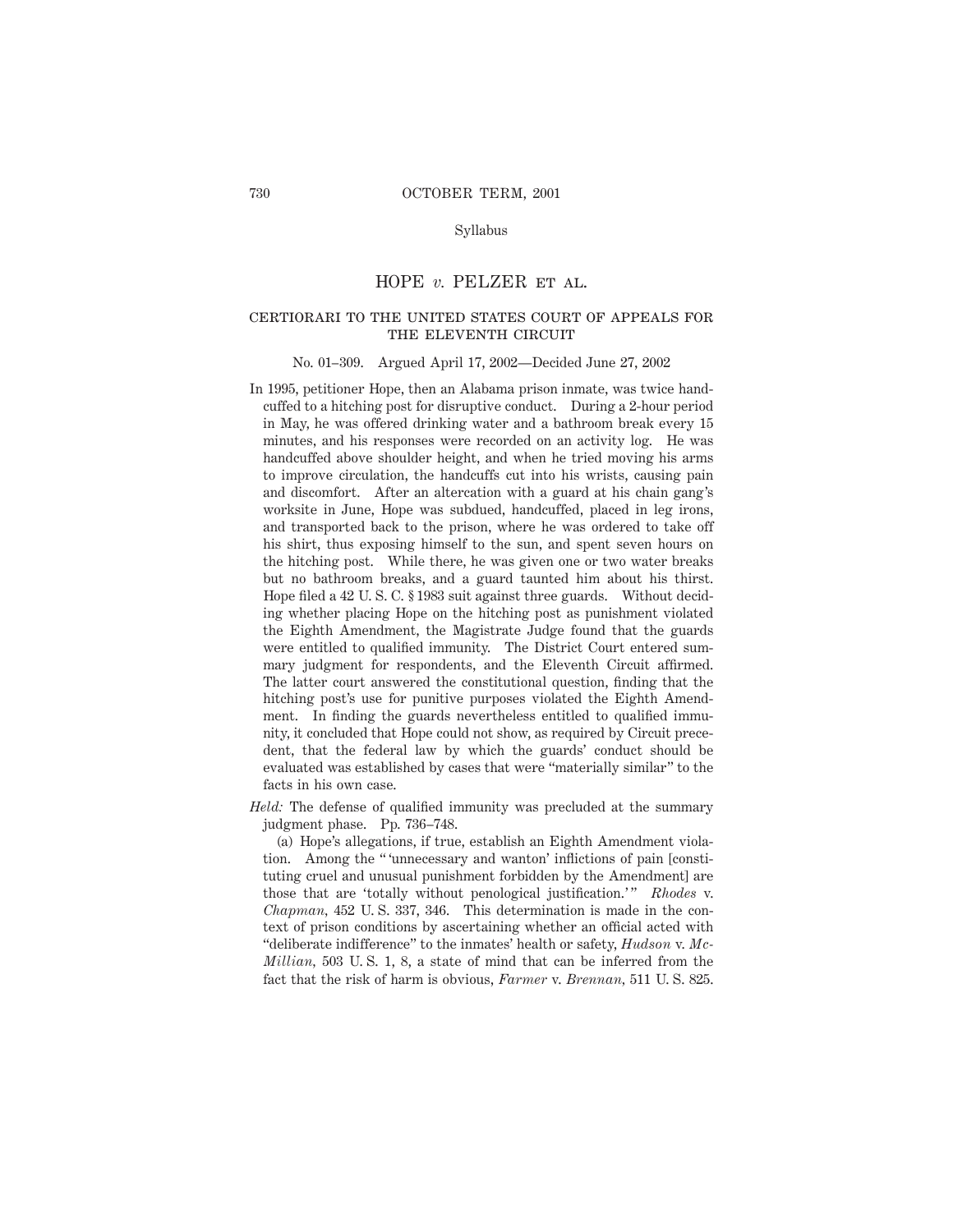#### Syllabus

The Eighth Amendment violation here is obvious on the facts alleged. Any safety concerns had long since abated by the time Hope was handcuffed to the hitching post, because he had already been subdued, handcuffed, placed in leg irons, and transported back to prison. He was separated from his work squad and not given the opportunity to return. Despite the clear lack of emergency, respondents knowingly subjected him to a substantial risk of physical harm, unnecessary pain, unnecessary exposure to the sun, prolonged thirst and taunting, and a deprivation of bathroom breaks that created a risk of particular discomfort and humiliation. Pp. 736–738.

(b) Respondents may nevertheless be shielded from liability for their constitutionally impermissible conduct if their actions did not violate "clearly established statutory or constitutional rights of which a reasonable person would have known." *Harlow* v. *Fitzgerald,* 457 U. S. 800, 818. In its assessment, the Eleventh Circuit erred in requiring that the facts of previous cases and Hope's case be "materially similar." Qualified immunity operates to ensure that before they are subjected to suit, officers are on notice that their conduct is unlawful. Officers sued in a § 1983 civil action have the same fair notice right as do defendants charged under 18 U. S. C. § 242, which makes it a crime for a state official to act willfully and under color of law to deprive a person of constitutional rights. This Court's opinion in *United States* v. *Lanier,* 520 U. S. 259, a § 242 case, makes clear that officials can be on notice that their conduct violates established law even in novel factual situations. Indeed, the Court expressly rejected a requirement that previous cases be "fundamentally similar." Accordingly, the salient question that the Eleventh Circuit should have asked is whether the state of the law in 1995 gave respondents fair warning that Hope's alleged treatment was unconstitutional. Pp. 739–741.

(c) A reasonable officer would have known that using a hitching post as Hope alleged was unlawful. The obvious cruelty inherent in the practice should have provided respondents with some notice that their conduct was unconstitutional. In addition, binding Circuit precedent should have given them notice. *Gates* v. *Collier,* 501 F. 2d 1291, found several forms of corporal punishment impermissible, including handcuffing inmates to fences or cells for long periods, and *Ort* v. *White,* 813 F. 2d 318, 324, warned that "physical abuse directed at [a] prisoner *after* he terminate[s] his resistance to authority would constitute an actionable eighth amendment violation." Relevant to the question whether *Ort* provided fair notice is a subsequent Alabama Department of Corrections (ADOC) regulation specifying procedures for using a hitching post, which included allowing an inmate to rejoin his squad when he tells an officer that he is ready to work. If regularly observed, that provision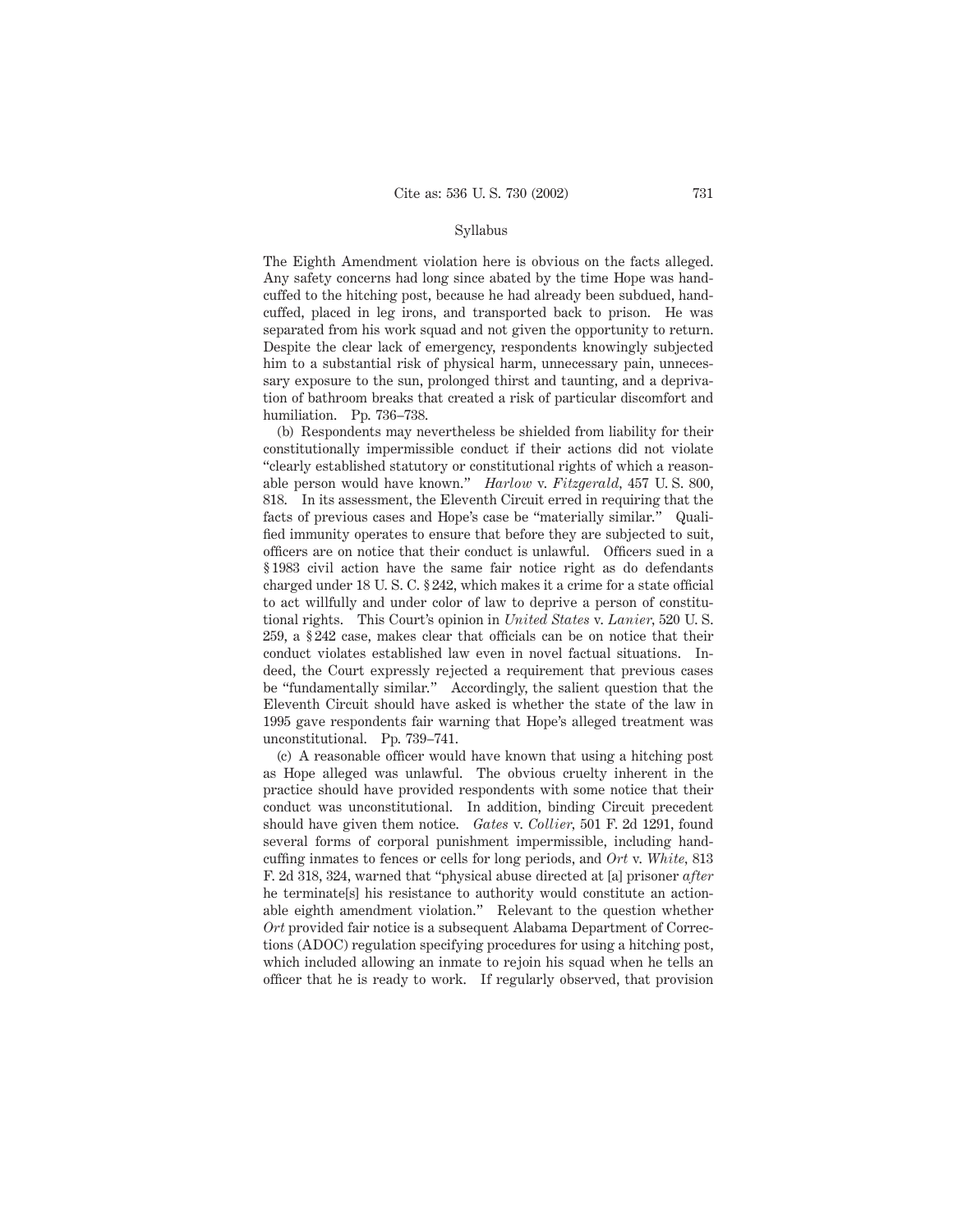#### Syllabus

would have made Hope's case less like the kind of punishment *Ort* described as impermissible. But conduct showing that the provision was a sham, or that respondents could ignore it with impunity, provides equally strong support for the conclusion that they were fully aware of their wrongful conduct. The conclusion here is also buttressed by the fact that the Justice Department specifically advised the ADOC of the constitutional infirmity of its practices before the incidents in this case took place. Pp. 741–746.

240 F. 3d 975, reversed.

Stevens, J., delivered the opinion of the Court, in which O'Connor, Kennedy, Souter, Ginsburg, and Breyer, JJ., joined. Thomas, J., filed a dissenting opinion, in which REHNQUIST, C. J., and SCALIA, J., joined, *post,* p. 748.

*Craig T. Jones* argued the cause for petitioner. With him on the brief were *James Mendelsohn, J. Richard Cohen,* and *Rhonda Brownstein.*

*Austin C. Schlick* argued the cause for the United States as *amicus curiae* urging reversal. With him on the brief were *Solicitor General Olson, Assistant Attorneys General McCallum* and *Boyd, Deputy Solicitor General Clement, Barbara L. Herwig,* and *Richard A. Olderman.*

*Nathan A. Forrester,* Solicitor General of Alabama, argued the cause for respondents. With him on the brief were *Bill Pryor,* Attorney General, *Alyce S. Robertson,* Deputy Solicitor General, and *Margaret Fleming* and *Ellen Leonard-Thomas,* Assistant Attorneys General.

*Gene C. Schaerr* argued the cause for the State of Missouri et al. as *amici curiae* urging affirmance. With him on the brief were *Jeremiah W. Nixon,* Attorney General of Missouri, and *James R. Layton,* State Solicitor, *Robert H. Kono,* Acting Attorney General of Guam, and *Carter G. Phillips,* joined by the Attorneys General for their respective States as follows: *Richard Blumenthal* of Connecticut, *Earl I. Anzai* of Hawaii, *Steve Carter* of Indiana, *Richard P. Ieyoub* of Louisiana, *Mike Moore* of Mississippi, *Don Stenberg* of Nebraska, *Frankie Sue Del Papa* of Nevada, *W. A. Drew Edmondson* of Oklahoma, *Hardy Myers* of Oregon, *D. Mi-*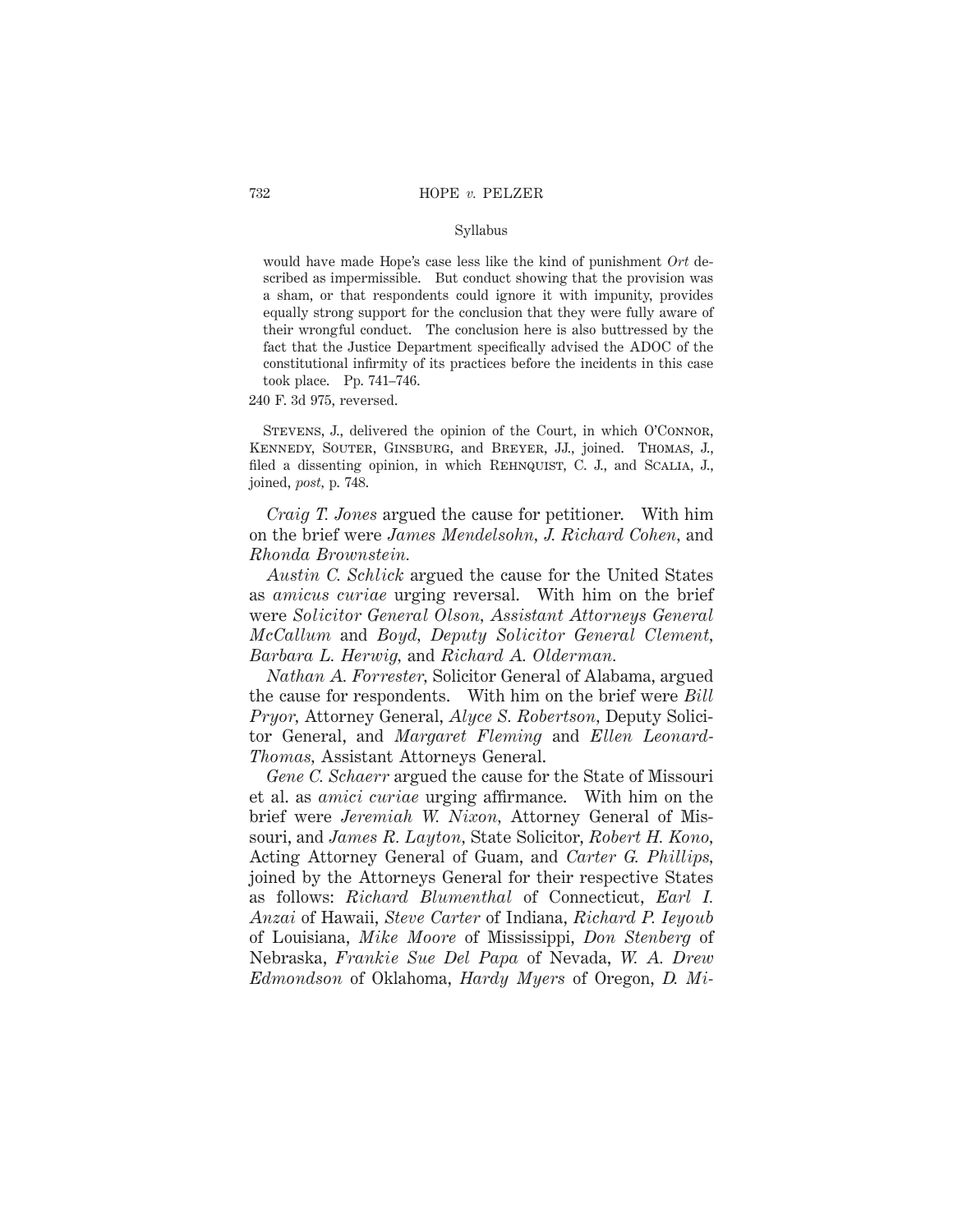*chael Fisher* of Pennsylvania, *Sheldon Whitehouse* of Rhode Island, *Mark L. Shurtleff* of Utah, and *Darrell V. McGraw, Jr.,* of West Virginia.\*

# Justice Stevens delivered the opinion of the Court.

The Court of Appeals for the Eleventh Circuit concluded that petitioner Larry Hope, a former prison inmate at the Limestone Prison in Alabama, was subjected to cruel and unusual punishment when prison guards twice handcuffed him to a hitching post to sanction him for disruptive conduct. Because that conclusion was not supported by earlier cases with "materially similar" facts, the court held that the respondents were entitled to qualified immunity, and therefore affirmed summary judgment in their favor. We granted certiorari to determine whether the Court of Appeals' qualified immunity holding comports with our decision in *United States* v. *Lanier,* 520 U. S. 259 (1997).

I

In 1995, Alabama was the only State that followed the practice of chaining inmates to one another in work squads. It was also the only State that handcuffed prisoners to "hitching posts" if they either refused to work or otherwise disrupted work squads.<sup>1</sup> Hope was handcuffed to a hitching

<sup>\*</sup>*Mark R. Brown, James K. Green,* and *Steven R. Shapiro* filed a brief for the American Civil Liberties Union et al. as *amici curiae* urging reversal.

<sup>&</sup>lt;sup>1</sup> In its review of the summary judgment, the Court of Appeals viewed the facts in the light most favorable to Hope, the nonmoving party. 240 F. 3d 975, 977 (CA11 2001) (case below). We do the same. *Saucier* v. *Katz,* 533 U. S. 194, 201 (2001). The Court of Appeals also referenced facts established in *Austin* v. *Hopper,* 15 F. Supp. 2d 1210 (MD Ala. 1998). 240 F. 3d, at 978, n. 6. This was appropriate because *Austin* is a classaction suit brought by Alabama prisoners, including Hope, and the District Court opinion in that case discusses Hope's allegations at some length. 15 F. Supp. 2d, at 1247–1248. In their summary judgment papers, both Hope and respondents referenced the findings in *Austin,* and thus those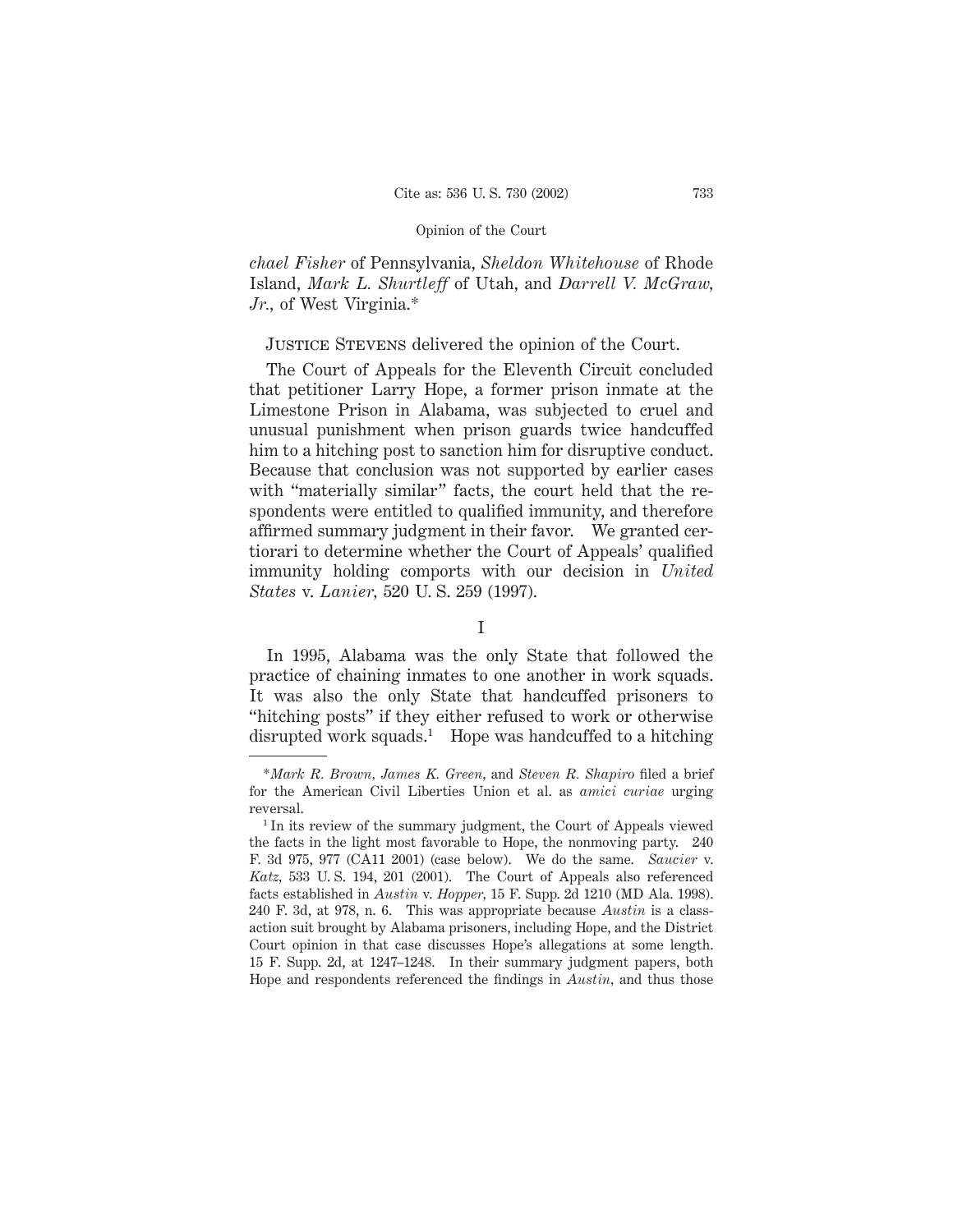#### 734 HOPE *v.* PELZER

### Opinion of the Court

post on two occasions. On May 11, 1995, while Hope was working in a chain gang near an interstate highway, he got into an argument with another inmate. Both men were taken back to the Limestone prison and handcuffed to a hitching post. Hope was released two hours later, after the guard captain determined that the altercation had been caused by the other inmate. During his two hours on the post, Hope was offered drinking water and a bathroom break every 15 minutes, and his responses to these offers were recorded on an activity log. Because he was only slightly taller than the hitching post, his arms were above shoulder height and grew tired from being handcuffed so high. Whenever he tried moving his arms to improve his circulation, the handcuffs cut into his wrists, causing pain and discomfort.

On June 7, 1995, Hope was punished more severely. He took a nap during the morning bus ride to the chain gang's worksite, and when it arrived he was less than prompt in responding to an order to get off the bus. An exchange of vulgar remarks led to a wrestling match with a guard. Four other guards intervened, subdued Hope, handcuffed him, placed him in leg irons and transported him back to the prison where he was put on the hitching post. The guards made him take off his shirt, and he remained shirtless all

findings are part of the record in this case. See, *e. g.,* Plaintiff's Preliminary Response to Defendants' Special Report, Record 30; Defendants' Response to Court Order, App. 61. Accordingly, for purposes of our review of the grant of summary judgment, the *Austin* findings may also be assumed true, and we reference them when appropriate.

As *Austin* explained, the hitching post is a horizontal bar " 'made of sturdy, nonflexible material,'" placed between 45 and 57 inches from the ground. Inmates are handcuffed to the hitching post in a standing position and remain standing the entire time they are placed on the post. Most inmates are shackled to the hitching post with their two hands relatively close together and at face level. 15 F. Supp. 2d, at 1241–1242.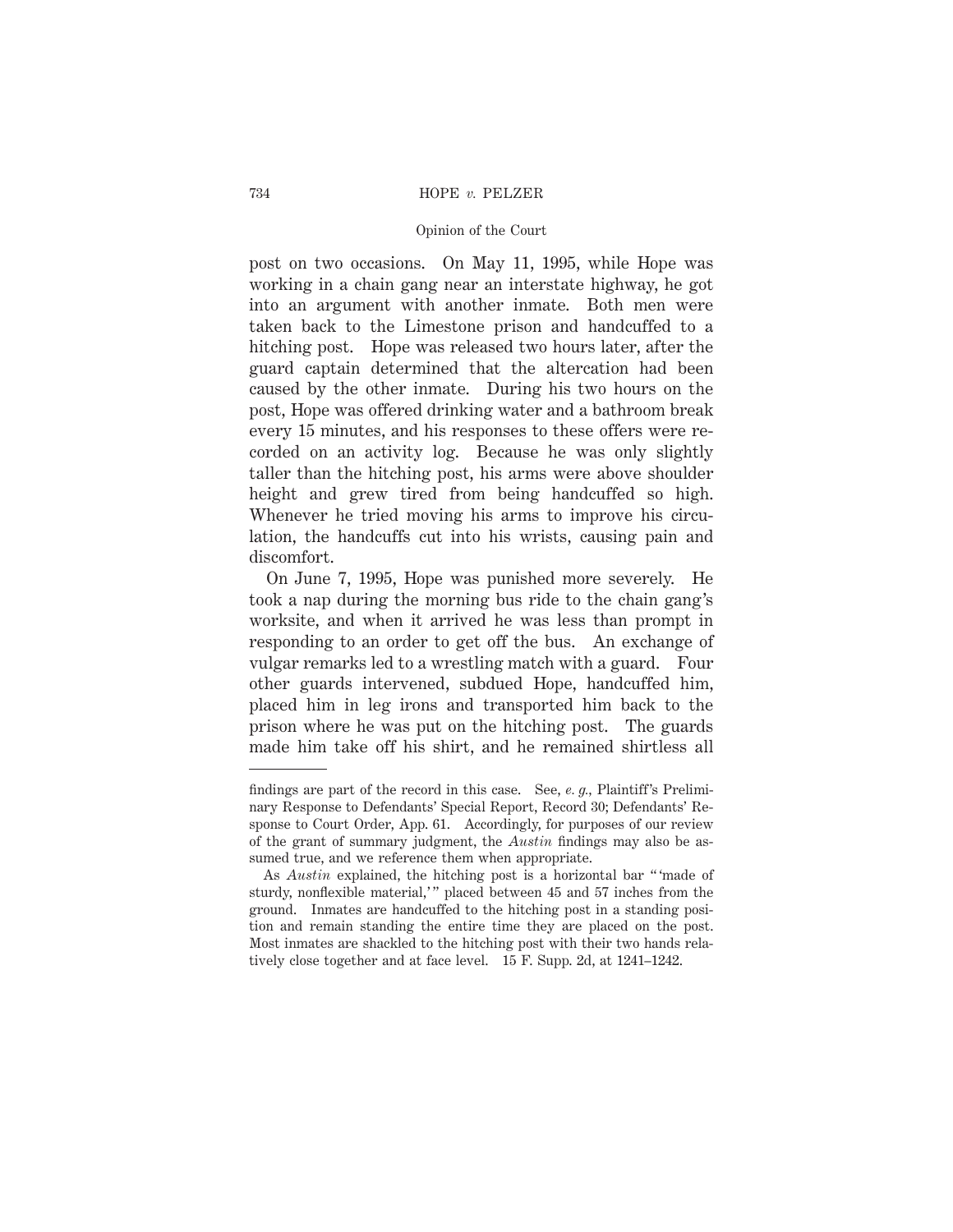day while the sun burned his skin.<sup>2</sup> He remained attached to the post for approximately seven hours. During this 7 hour period, he was given water only once or twice and was given no bathroom breaks.3 At one point, a guard taunted Hope about his thirst. According to Hope's affidavit: "[The guard] first gave water to some dogs, then brought the water cooler closer to me, removed its lid, and kicked the cooler over, spilling the water onto the ground." App. 11.

Hope filed suit under Rev. Stat. § 1979, 42 U. S. C. § 1983, in the United States District Court for the Northern District of Alabama against three guards involved in the May incident, one of whom also handcuffed him to the hitching post in June. The case was referred to a Magistrate Judge who treated the responsive affidavits filed by the defendants as a motion for summary judgment. Without deciding whether "the very act of placing him on a restraining bar for a period of hours as a form of punishment" had violated the Eighth Amendment, the Magistrate concluded that the guards were entitled to qualified immunity.4 Supplemental App. to Pet. for Cert. 21. The District Court agreed, and entered judgment for respondents.

The United States Court of Appeals for the Eleventh Circuit affirmed. 240 F. 3d 975 (2001). Before reaching the

<sup>&</sup>lt;sup>2</sup> "The most repeated complaint of the hitching post, however, was the strain it produced on inmates' muscles by forcing them to remain in a standing position with their arms raised in a stationary position for a long period of time. In addition to their exposure to sunburn, dehydration, and muscle aches, the inmates are also placed in substantial pain when the sun heats the handcuffs that shackle them to the hitching post, or heats the hitching post itself. Several of the inmates described the way in which the handcuffs burned and chafed their skin during their placement on the post." *Id.,* at 1248.

<sup>3</sup> The Court of Appeals noted that respondents had not produced any activity log for this incident, despite the policy that required that such a log be maintained. 240 F. 3d, at 977, n. 1.

<sup>4</sup> Supplemental App. to Pet. for Cert. 21–27.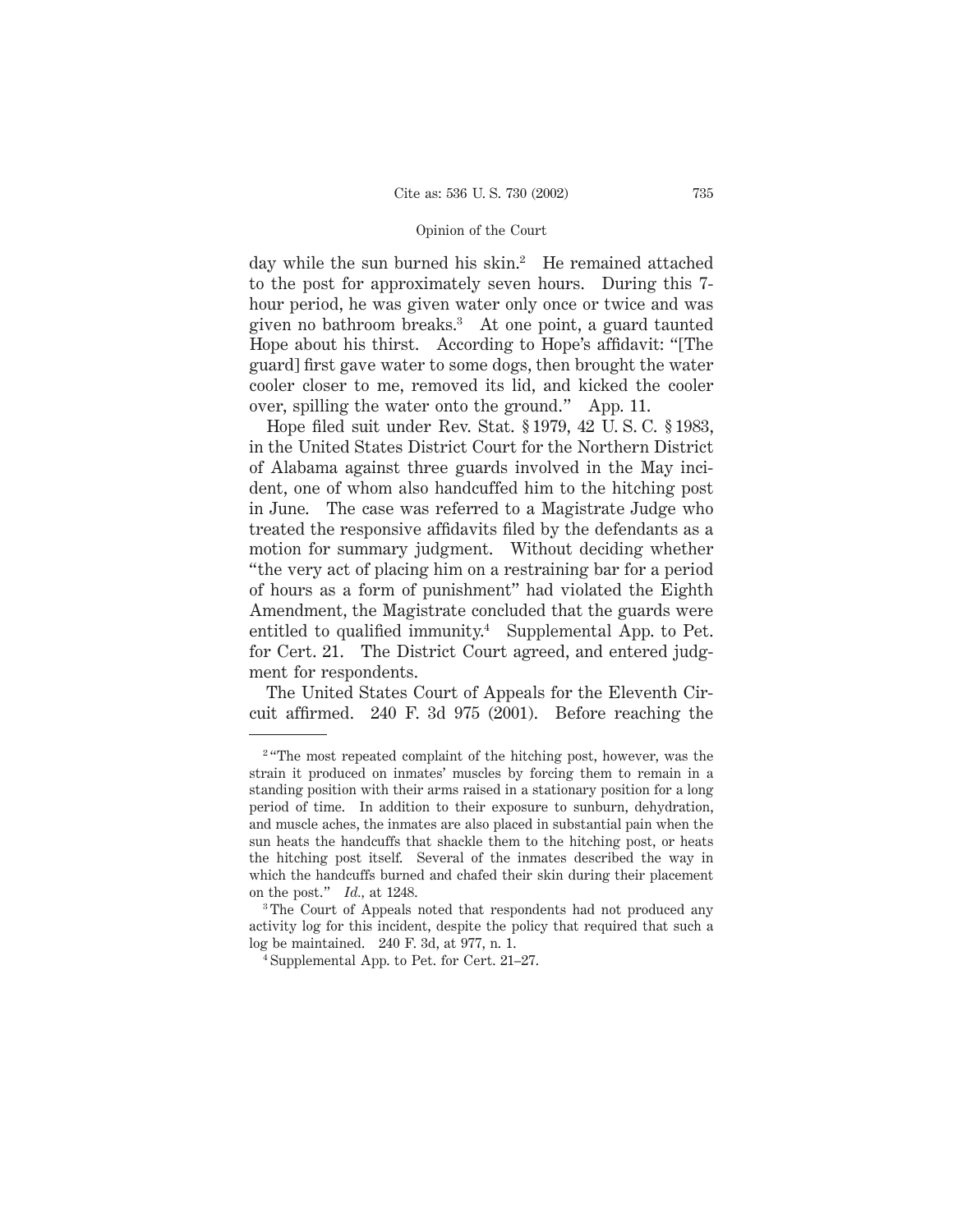#### 736 HOPE *v.* PELZER

#### Opinion of the Court

qualified immunity issue, however, it answered the constitutional question that the District Court had bypassed. The court found that the use of the hitching post for punitive purposes violated the Eighth Amendment. Nevertheless, applying Circuit precedent concerning qualified immunity, the court stated that " 'the federal law by which the government official's conduct should be evaluated must be preexisting, obvious and mandatory," and established, not by " abstractions," but by cases that are " 'materially similar'" to the facts in the case in front of us." *Id.,* at 981. The court then concluded that the facts in the two precedents on which Hope primarily relied—*Ort* v. *White,* 813 F. 2d 318 (CA11 1987), and *Gates* v. *Collier,* 501 F. 2d 1291 (CA5 1974)—"[t]hough analogous," were not " 'materially similar' to Hope's situation.'" 240 F. 3d, at 981. We granted certiorari to review the Eleventh Circuit's qualified immunity holding. 534 U. S. 1073 (2002).

### II

The threshold inquiry a court must undertake in a qualified immunity analysis is whether plaintiff's allegations, if true, establish a constitutional violation. *Saucier* v. *Katz,* 533 U. S. 194, 201 (2001). The Court of Appeals held that "the policy and practice of cuffing an inmate to a hitching post or similar stationary object for a period of time that surpasses that necessary to quell a threat or restore order is a violation of the Eighth Amendment." 240 F. 3d, at 980– 981. The court rejected respondents' submission that Hope could have ended his shackling by offering to return to work, finding instead that the purpose of the practice was punitive,<sup>5</sup> and that the circumstances of his confinement created

<sup>5</sup> In reaching this conclusion, the Court of Appeals stated: "While the DOC claims that Hope would have been released from the hitching post had he asked to return to work, the evidence suggests this is not the case. First, Hope never refused to work. During the May incident, he was the victim in an altercation on the work site, but he never refused to do his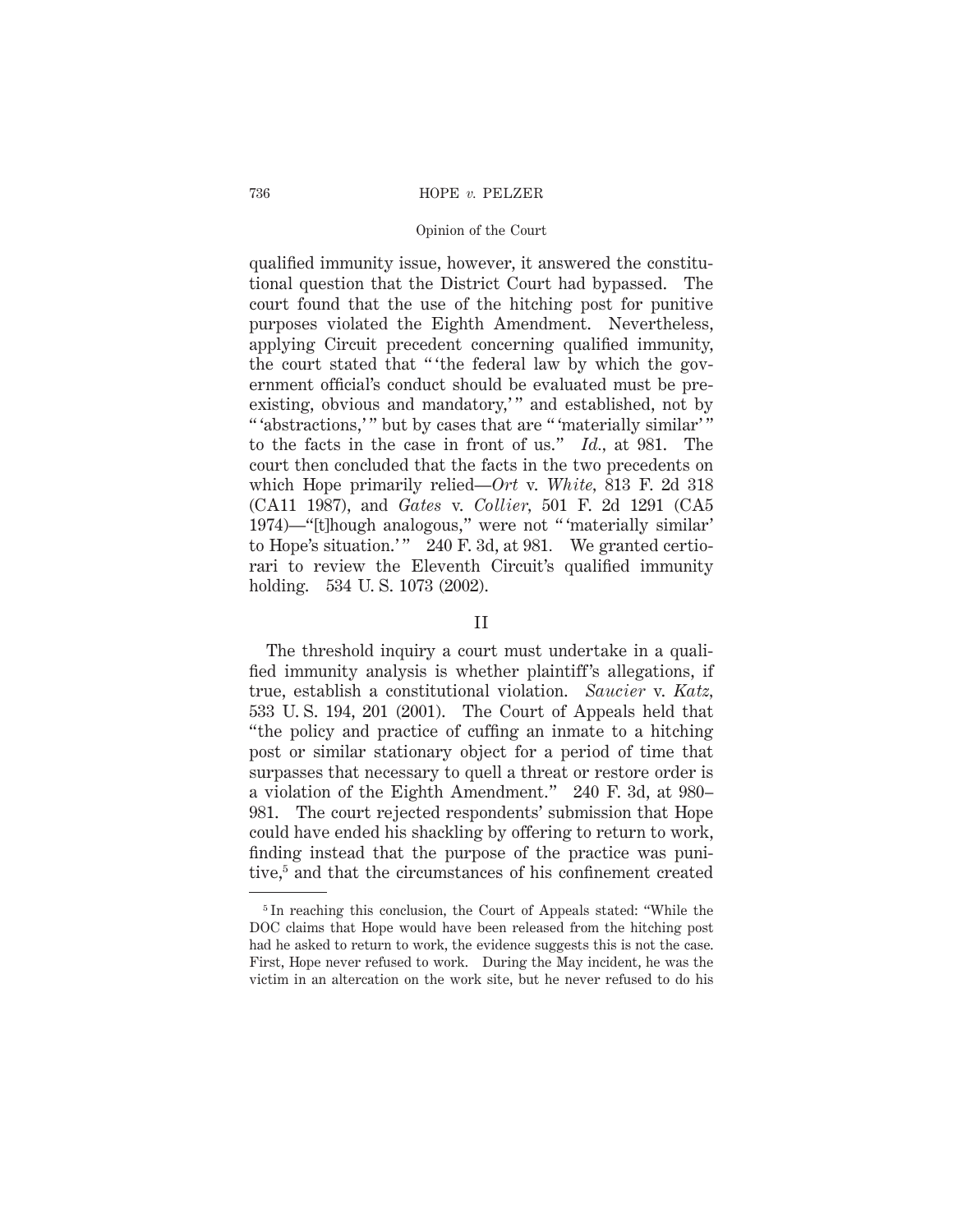a substantial risk of harm of which the officers were aware. Moreover, the court relied on Circuit precedent condemning similar practices<sup>6</sup> and the results of a United States Department of Justice (DOJ) report that found Alabama's systematic use of the hitching post to be improper corporal punishment.<sup>7</sup> We agree with the Court of Appeals that the attachment of Hope to the hitching post under the circumstances alleged in this case violated the Eighth Amendment.

" '[T]he unnecessary and wanton infliction of pain . . . constitutes cruel and unusual punishment forbidden by the Eighth Amendment.'" *Whitley* v. *Albers*, 475 U.S. 312, 319 (1986) (some internal quotation marks omitted). We have said that "[a]mong 'unnecessary and wanton' inflictions of pain are those that are 'totally without penological justification.'" *Rhodes* v. *Chapman*, 452 U.S. 337, 346 (1981). In making this determination in the context of prison condi-

job. During the June incident, Hope was involved in an altercation with prison guards. There is nothing in the record, however, claiming that he refused to work or encouraged other inmates to refuse to work. Therefore, it is not clear that the solution to his hitching post problem was to ask to return to work. Second, Hope was placed in a car and driven back to Limestone to be cuffed to the hitching post on both occasions. Given the facts, it is improbable that had Hope said, 'I want to go back to work,' a prison guard would have left his post at Limestone to drive Hope back to the work site. It is more likely that the guards left Hope on the post until his work detail returned to teach the other inmates a lesson." 240 F. 3d, at 980.

<sup>&</sup>lt;sup>6</sup> "Since abolishing the pillory over a century ago, our system of justice has consistently moved away from forms of punishment similar to hitching posts in prisons. In *Gates v. Collier,* 501 F. 2d 1291 (5th Cir. 1974), in regard to 'handcuffing inmates to the fence and to cells for long periods of time' and other such punishments, we stated that '[w]e have no difficulty in reaching the conclusion that these forms of corporal punishment run afoul of the Eighth Amendment, offend contemporary concepts of decency, human dignity, and precepts of civilization which we profess to possess.' *Gates,* 501 F. 2d at 1306." *Id.,* at 979.

<sup>7</sup> The DOJ report apparently was not before the District Court in this case, but the Court of Appeals took judicial notice of the report and referenced it throughout the decision below. *Id.,* at 979, n. 8.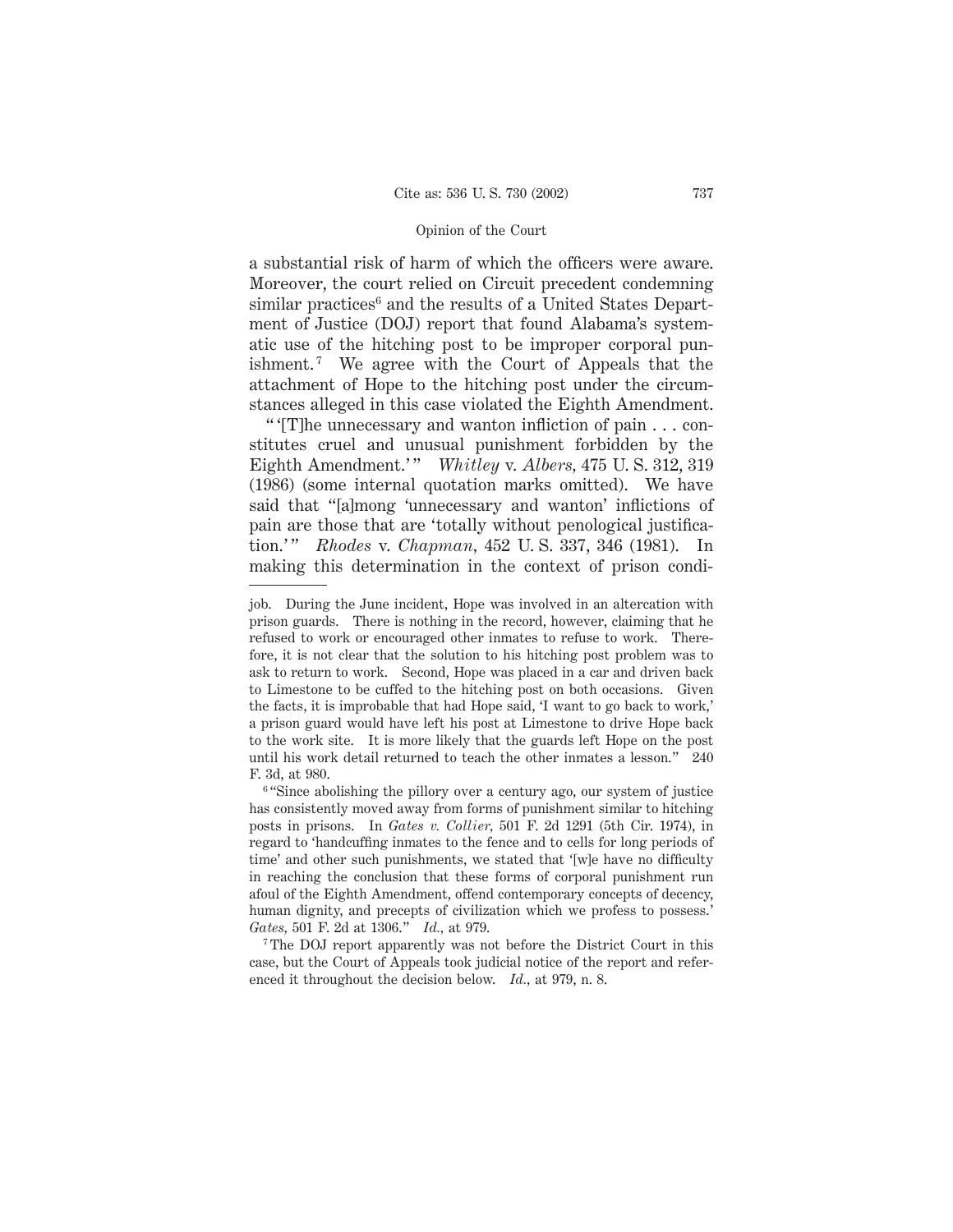tions, we must ascertain whether the officials involved acted with "deliberate indifference" to the inmates' health or safety. *Hudson* v. *McMillian,* 503 U. S. 1, 8 (1992). We may infer the existence of this subjective state of mind from the fact that the risk of harm is obvious. *Farmer* v. *Brennan,* 511 U. S. 825, 842 (1994).

As the facts are alleged by Hope, the Eighth Amendment violation is obvious. Any safety concerns had long since abated by the time petitioner was handcuffed to the hitching post because Hope had already been subdued, handcuffed, placed in leg irons, and transported back to the prison. He was separated from his work squad and not given the opportunity to return to work. Despite the clear lack of an emergency situation, the respondents knowingly subjected him to a substantial risk of physical harm, to unnecessary pain caused by the handcuffs and the restricted position of confinement for a 7-hour period, to unnecessary exposure to the heat of the sun, to prolonged thirst and taunting, and to a deprivation of bathroom breaks that created a risk of particular discomfort and humiliation.8 The use of the hitching post under these circumstances violated the "basic concept underlying the Eighth Amendment[, which] is nothing less than the dignity of man." *Trop* v. *Dulles,* 356 U. S. 86, 100 (1958). This punitive treatment amounts to gratuitous infliction of "wanton and unnecessary" pain that our precedent clearly prohibits.

<sup>&</sup>lt;sup>8</sup>The awareness of the risk of harm attributable to any individual respondent may be evaluated in part by considering the pattern of treatment that inmates generally received when attached to the hitching post. In *Austin* v. *Hopper,* the District Court cited examples of humiliating incidents resulting from the denial of bathroom breaks. One inmate "was not permitted to use the restroom or to change his clothing for four and onehalf hours after he had defecated on himself." 15 F. Supp. 2d, at 1246. "Moreover, certain corrections officers not only ignored or denied inmates' requests for water or access to toilet facilities, but taunted them while they were clearly suffering from dehydration . . . ." *Id.,* at 1247.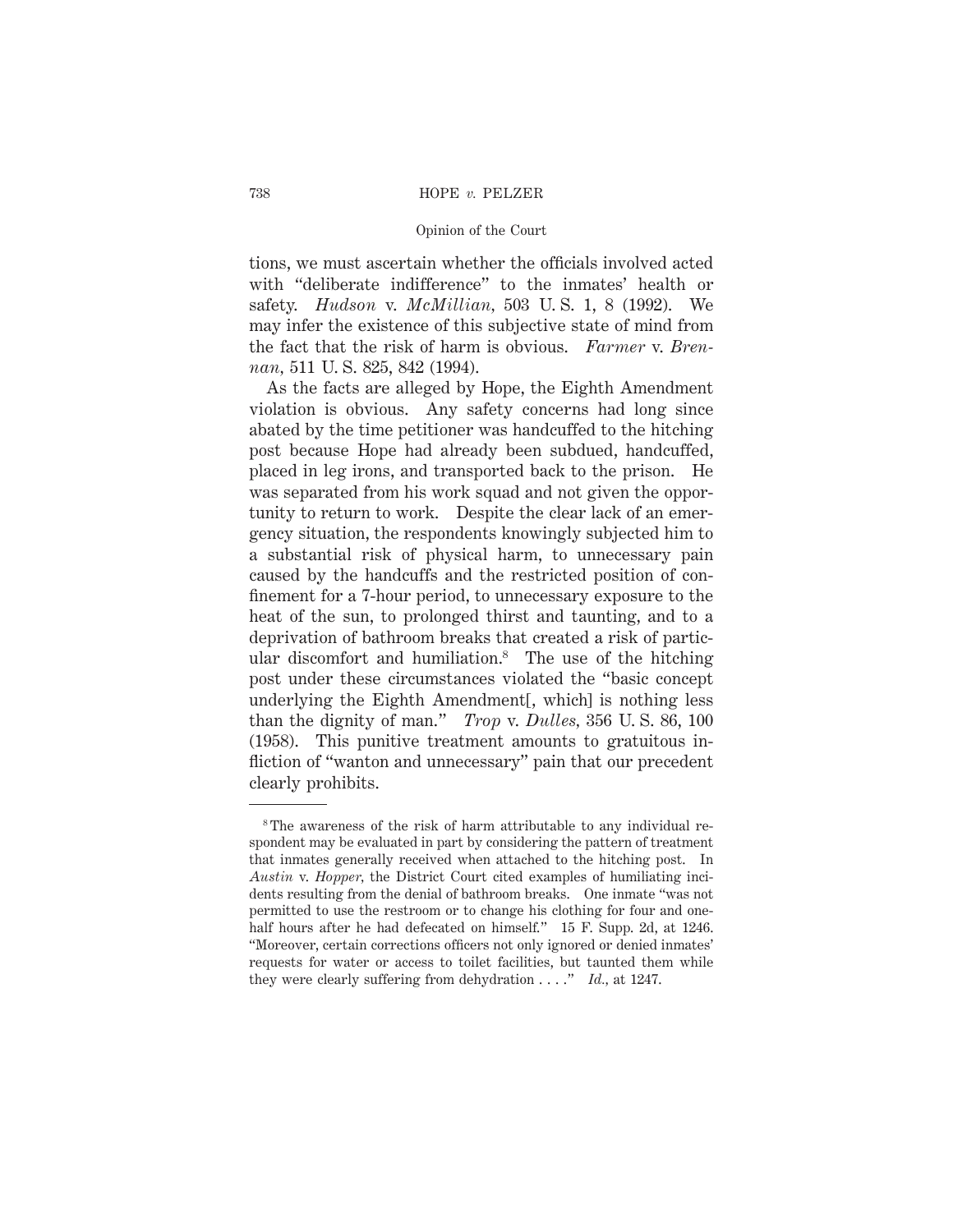#### III

Despite their participation in this constitutionally impermissible conduct, respondents may nevertheless be shielded from liability for civil damages if their actions did not violate "clearly established statutory or constitutional rights of which a reasonable person would have known." *Harlow* v. *Fitzgerald,* 457 U. S. 800, 818 (1982). In assessing whether the Eighth Amendment violation here met the *Harlow* test, the Court of Appeals required that the facts of previous cases be " 'materially similar' to Hope's situation." 240 F. 3d, at 981. This rigid gloss on the qualified immunity standard, though supported by Circuit precedent,<sup>9</sup> is not consistent with our cases.

As we have explained, qualified immunity operates "to ensure that before they are subjected to suit, officers are on notice their conduct is unlawful." *Saucier* v. *Katz,* 533 U. S., at 206. For a constitutional right to be clearly established, its contours "must be sufficiently clear that a reasonable official would understand that what he is doing violates that right. This is not to say that an official action is protected by qualified immunity unless the very action in question has previously been held unlawful, see *Mitchell* [v. *Forsyth,* 472 U. S. 511,] 535, n. 12; but it is to say that in the light of pre-existing law the unlawfulness must be apparent." *Anderson* v. *Creighton,* 483 U. S. 635, 640 (1987).

Officers sued in a civil action for damages under 42 U. S. C. § 1983 have the same right to fair notice as do defendants charged with the criminal offense defined in 18 U. S. C. § 242. Section 242 makes it a crime for a state official to act "willfully" and under color of law to deprive a person of rights protected by the Constitution. In *United States* v. *Lanier,* 520 U. S. 259 (1997), we held that the defendant was entitled

<sup>9</sup> See, *e. g., Suissa* v. *Fulton County,* 74 F. 3d 266–270 (CA11 1996); *Lassiter* v. *Alabama A&M Univ. Bd. of Trustees,* 28 F. 3d 1146, 1150 (CA11 1994); *Hill* v. *Dekalb Regional Youth Detention Center,* 40 F. 3d 1176, 1185 (CA11 1994).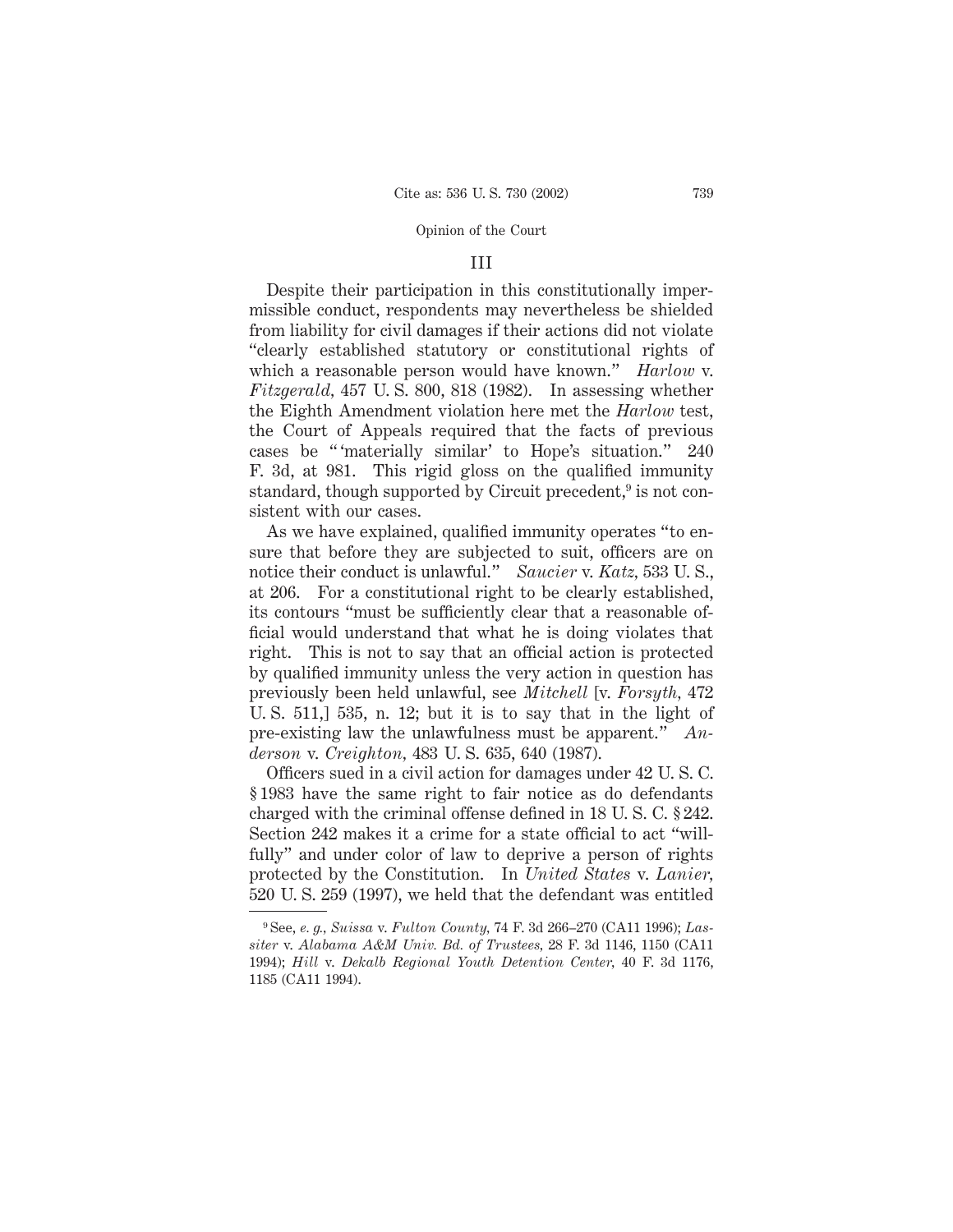to "fair warning" that his conduct deprived his victim of a constitutional right, and that the standard for determining the adequacy of that warning was the same as the standard for determining whether a constitutional right was "clearly established" in civil litigation under § 1983.10

In *Lanier,* the Court of Appeals had held that the indictment did not charge an offense under § 242 because the constitutional right allegedly violated had not been identified in any earlier case involving a factual situation " 'fundamentally similar'" to the one in issue. *Id.*, at 263 (citing *United States* v. *Lanier,* 73 F. 3d 1380, 1393 (CA6 1996)). The Court of Appeals had assumed that the defendant in a criminal case was entitled to a degree of notice "'substantially higher than the "clearly established" standard used to judge qualified immunity'" in civil cases under § 1983. 520 U.S., at 263. We reversed, explaining that the "fair warning" requirement is identical under § 242 and the qualified immunity standard. We pointed out that we had "upheld convictions under § 241 or § 242 despite notable factual distinctions between the precedents relied on and the cases then before the Court, so long as the prior decisions gave reasonable warning that the conduct then at issue violated constitutional rights." *Id.,* at 269. We explained:

"This is not to say, of course, that the single warning standard points to a single level of specificity sufficient in every instance. In some circumstances, as when an

 $10$  "[T]he object of the 'clearly established' immunity standard is not different from that of 'fair warning' as it relates to law 'made specific' for the purpose of validly applying § 242. The fact that one has a civil and the other a criminal law role is of no significance; both serve the same objective, and in effect the qualified immunity test is simply the adaptation of the fair warning standard to give officials (and, ultimately, governments) the same protection from civil liability and its consequences that individuals have traditionally possessed in the face of vague criminal statutes. To require something clearer than 'clearly established' would, then, call for something beyond 'fair warning.'" 520 U.S., at 270–271.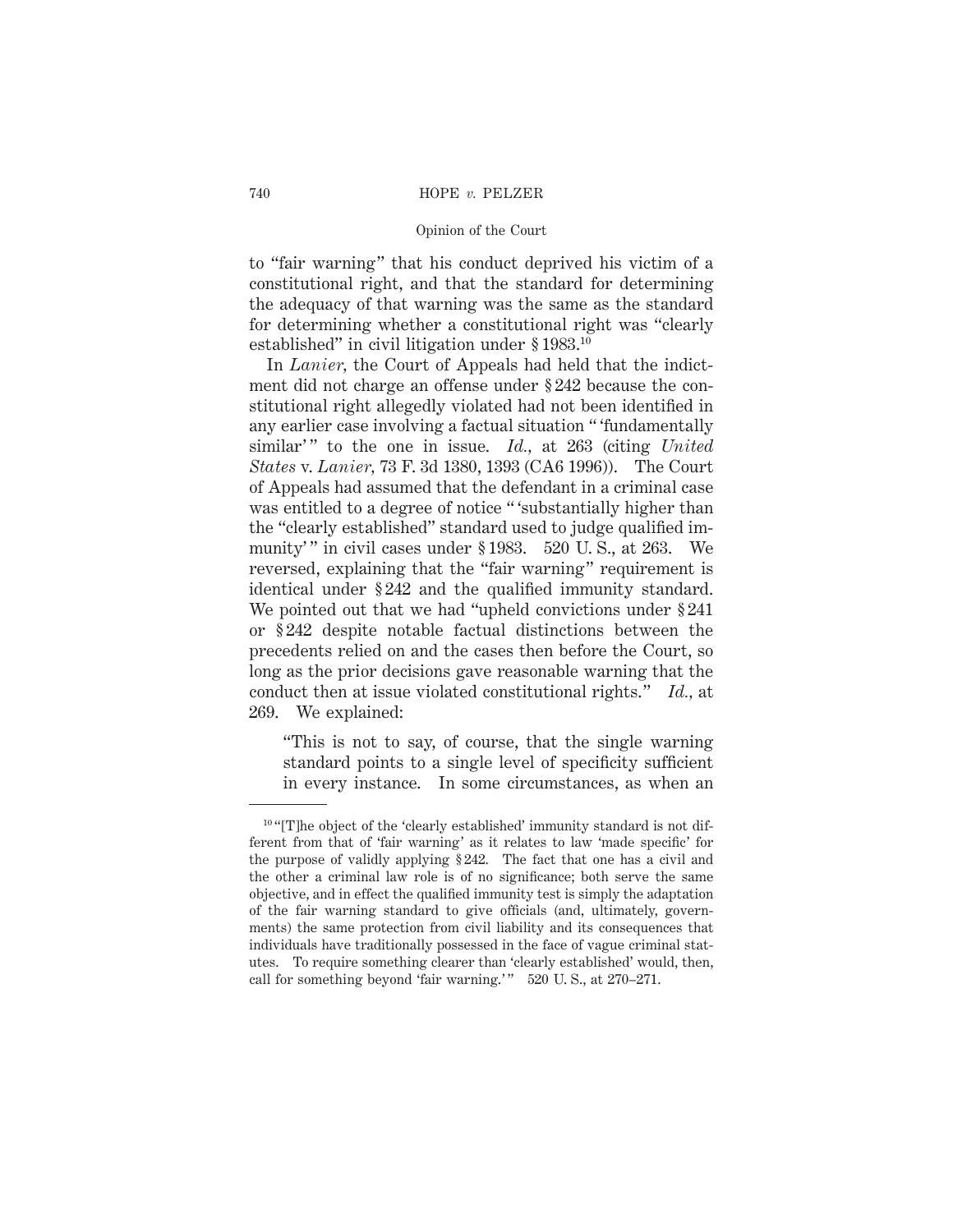earlier case expressly leaves open whether a general rule applies to the particular type of conduct at issue, a very high degree of prior factual particularity may be necessary. But general statements of the law are not inherently incapable of giving fair and clear warning, and in other instances a general constitutional rule already identified in the decisional law may apply with obvious clarity to the specific conduct in question, even though 'the very action in question has [not] previously been held unlawful,' *Anderson, supra,* at 640." *Id.,* at 270–271 (citation omitted).

Our opinion in *Lanier* thus makes clear that officials can still be on notice that their conduct violates established law even in novel factual circumstances. Indeed, in *Lanier,* we expressly rejected a requirement that previous cases be "fundamentally similar." Although earlier cases involving "fundamentally similar" facts can provide especially strong support for a conclusion that the law is clearly established, they are not necessary to such a finding. The same is true of cases with "materially similar" facts. Accordingly, pursuant to *Lanier,* the salient question that the Court of Appeals ought to have asked is whether the state of the law in 1995 gave respondents fair warning that their alleged treatment of Hope was unconstitutional. It is to this question that we now turn.

### IV

The use of the hitching post as alleged by Hope "unnecessar[ily] and wanton[ly] inflicted pain," *Whitley,* 475 U. S., at 319 (internal quotation marks omitted), and thus was a clear violation of the Eighth Amendment. See Part II, *supra.* Arguably, the violation was so obvious that our own Eighth Amendment cases gave respondents fair warning that their conduct violated the Constitution. Regardless, in light of binding Eleventh Circuit precedent, an Alabama Department of Corrections (ADOC) regulation, and a DOJ report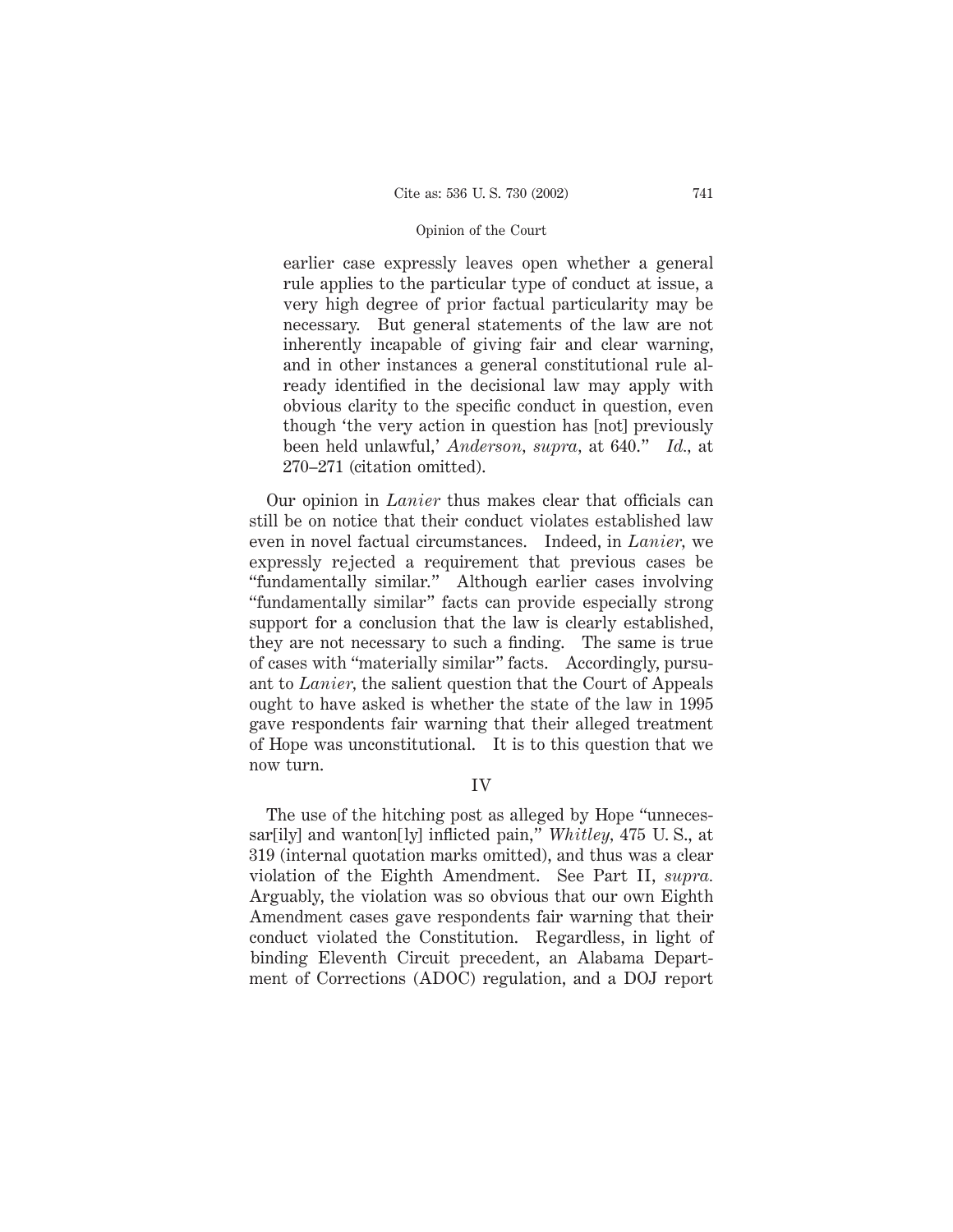informing the ADOC of the constitutional infirmity in its use of the hitching post, we readily conclude that the respondents' conduct violated "clearly established statutory or constitutional rights of which a reasonable person would have known." *Harlow,* 457 U. S., at 818.

Cases decided by the Court of Appeals for the Fifth Circuit before 1981 are binding precedent in the Eleventh Circuit today. See *Bonner* v. *Prichard,* 661 F. 2d 1206 (CA11 1981). In one of those cases, decided in 1974, the Court of Appeals reviewed a District Court decision finding a number of constitutional violations in the administration of Mississippi's prisons. *Gates* v. *Collier,* 501 F. 2d 1291. That opinion squarely held that several of those "forms of corporal punishment run afoul of the Eighth Amendment [and] offend contemporary concepts of decency, human dignity, and precepts of civilization which we profess to possess." *Id.,* at 1306. Among those forms of punishment were "handcuffing inmates to the fence and to cells for long periods of time, ... and forcing inmates to stand, sit or lie on crates, stumps, or otherwise maintain awkward positions for prolonged periods." *Ibid.* The fact that *Gates* found several forms of punishment impermissible does not, as respondents suggest, lessen the force of its holding with respect to handcuffing inmates to cells or fences for long periods of time. Nor, for the purpose of providing fair notice to reasonable officers administering punishment for past misconduct, is there any reason to draw a constitutional distinction between a practice of handcuffing an inmate to a fence for prolonged periods and handcuffing him to a hitching post for seven hours. The Court of Appeals' conclusion to the contrary exposes the danger of a rigid, overreliance on factual similarity. As the Government submits in its brief *amicus curiae:* "No reasonable officer could have concluded that the constitutional holding of *Gates* turned on the fact that inmates were handcuffed to fences or the bars of cells, rather than a specially designed metal bar designated for shackling. If anything, the use of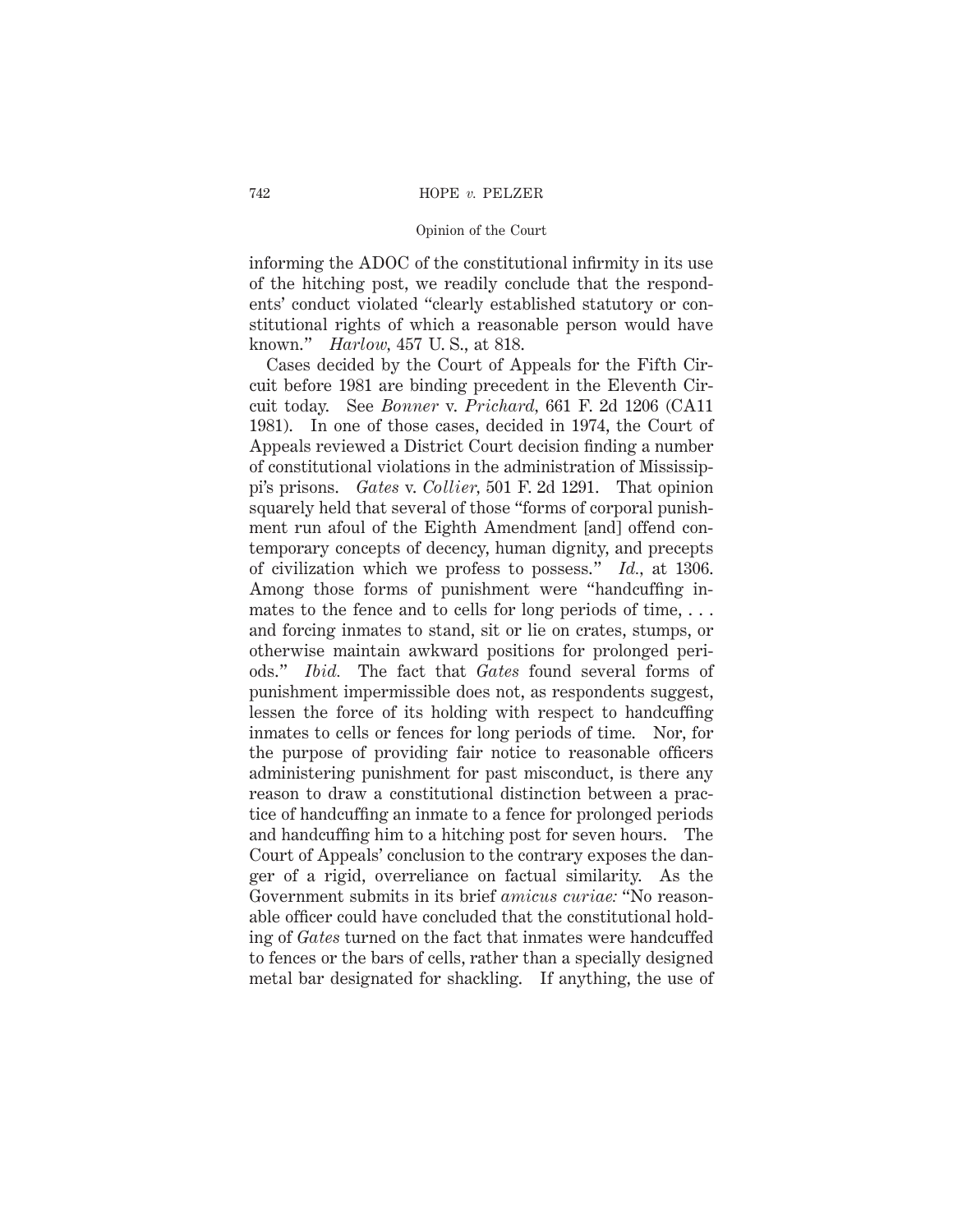a designated hitching post highlights the constitutional problem." Brief for United States as *Amicus Curiae* 22. In light of *Gates,* the unlawfulness of the alleged conduct should have been apparent to respondents.

The reasoning, though not the holding, in a case decided by the Eleventh Circuit in 1987 sent the same message to reasonable officers in that Circuit. In *Ort* v. *White,* 813 F. 2d 318, the Court of Appeals held that an officer's temporary denials of drinking water to an inmate who repeatedly refused to do his share of the work assigned to a farm squad "should not be viewed as punishment in the strict sense, but instead as necessary coercive measures undertaken to obtain compliance with a reasonable prison rule, *i. e.,* the requirement that all inmates perform their assigned farm squad duties." *Id.*, at 325. "The officer's clear motive was to encourage Ort to comply with the rules and to do the work required of him, after which he would receive the water like everyone else." *Ibid.* The court cautioned, however, that a constitutional violation might have been present "if later, once back at the prison, officials had decided to deny [Ort] water as punishment for his refusal to work." *Id.,* at 326. So too would a violation have occurred if the method of coercion reached a point of severity such that the recalcitrant prisoner's health was at risk. *Ibid.* Although the facts of the case are not identical, *Ort'*s premise is that "physical abuse directed at [a] prisoner *after* he terminate[s] his resistance to authority would constitute an actionable eighth amendment violation." *Id.,* at 324. This premise has clear applicability in this case. Hope was not restrained at the worksite until he was willing to return to work. Rather, he was removed back to the prison and placed under conditions that threatened his health. *Ort* therefore gave fair warning to respondents that their conduct crossed the line of what is constitutionally permissible.

Relevant to the question whether *Ort* provided fair warning to respondents that their conduct violated the Constitu-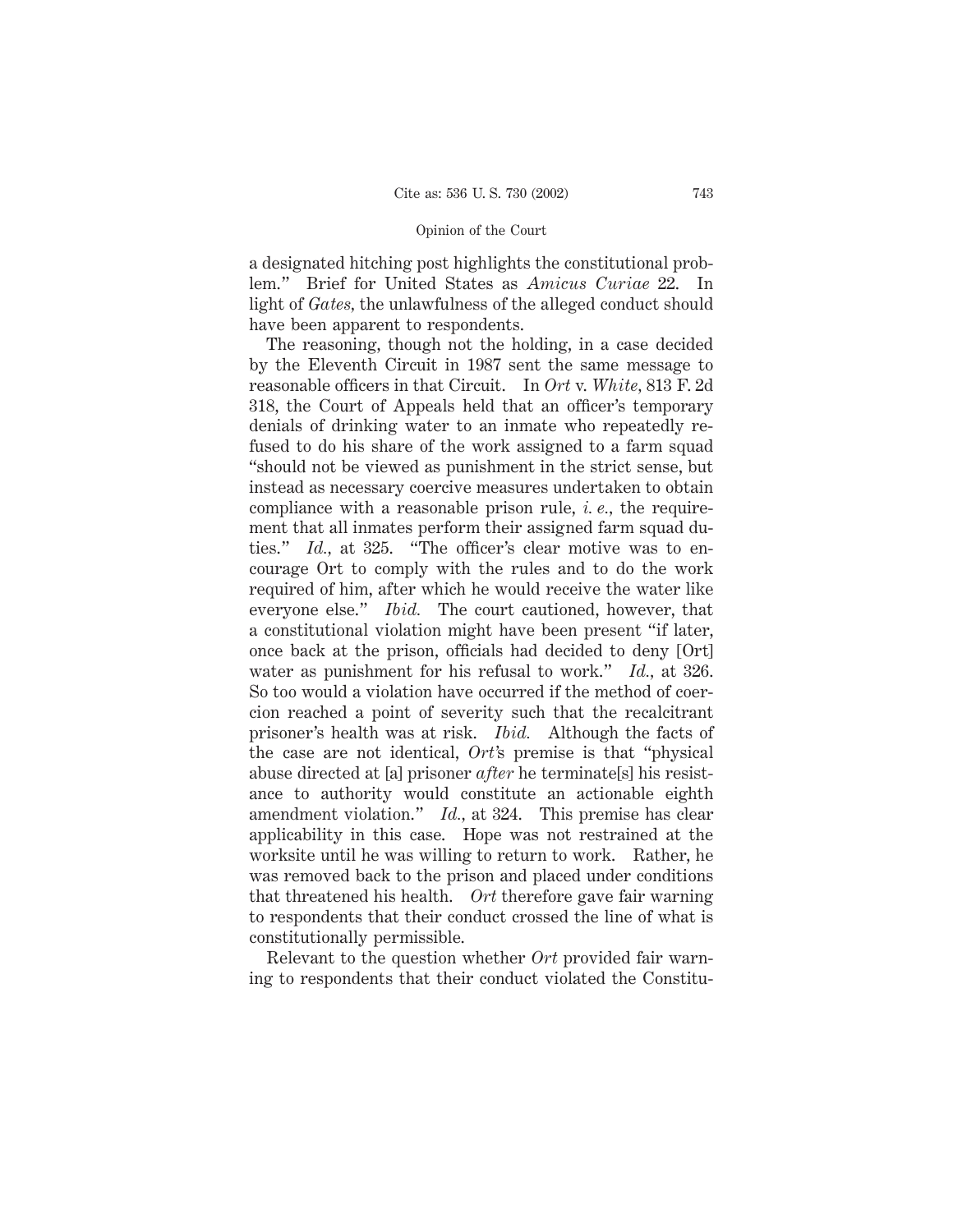tion is a regulation promulgated by ADOC in 1993.11 The regulation authorizes the use of the hitching post when an inmate refuses to work or is otherwise disruptive to a work squad. It provides that an activity log should be completed for each such inmate, detailing his responses to offers of water and bathroom breaks every 15 minutes. Such a log was completed and maintained for petitioner's shackling in May, but the record contains no such log for the 7-hour shackling in June and the record indicates that the periodic offers contemplated by the regulation were not made. App. 43–48. The regulation also states that an inmate "will be allowed to join his assigned squad" whenever he tells an officer "that he is ready to go to work." *Id.,* at 103. The findings in *Austin* v. *Hopper,* 15 F. Supp. 2d 1210, 1244–1246 (MD Ala. 1998), as well as the record in this case, indicate that this important provision of the regulation was frequently ignored by corrections officers. If regularly observed, a requirement that would effectively give the inmate the keys to the handcuffs that attached him to the hitching post would have made this case more analogous to the practice upheld in *Ort,* rather than the kind of punishment *Ort* described as impermissible. A course of conduct that tends to prove that the requirement was merely a sham, or that respondents could ignore it with impunity, provides equally strong support for the conclusion that they were fully aware of the wrongful character of their conduct.

Respondents violated clearly established law. Our conclusion that "a reasonable person would have known," *Harlow,* 457 U. S., at 818, of the violation is buttressed by the fact that the DOJ specifically advised the ADOC of the unconstitutionality of its practices before the incidents in this case took place. The DOJ had conducted a study in 1994 of Alabama's use of the hitching post. 240 F. 3d, at 979.

<sup>&</sup>lt;sup>11</sup> The regulation was not provided to the District Court, but it was added to the record at the request of the Court of Appeals. See App. 100–106.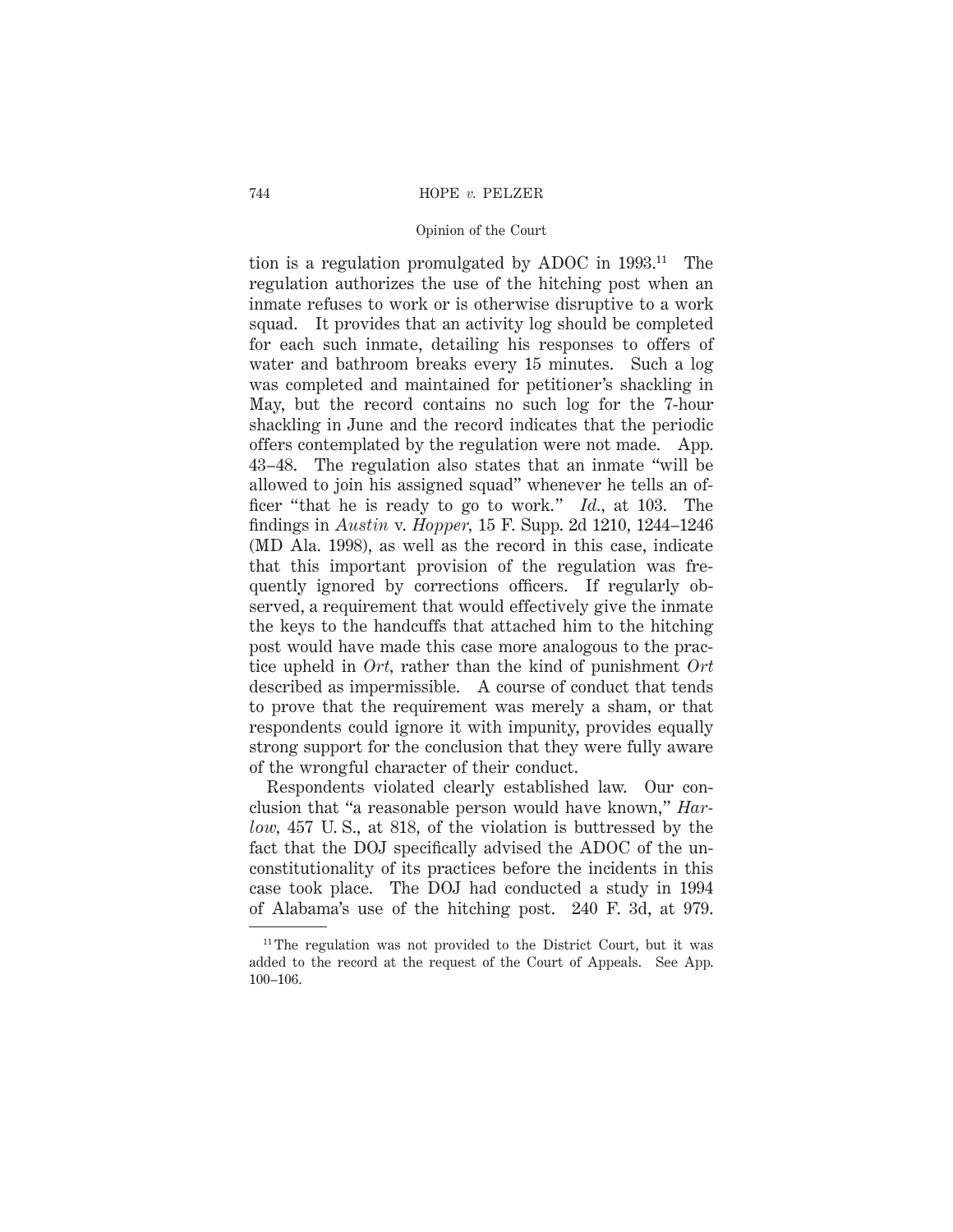Among other findings, the DOJ report noted that ADOC's officers consistently failed to comply with the policy of immediately releasing any inmate from the hitching post who agrees to return to work. The DOJ concluded that the systematic use of the restraining bar in Alabama constituted improper corporal punishment. *Ibid.* Accordingly, the DOJ advised the ADOC to cease use of the hitching post in order to meet constitutional standards. The ADOC replied that it thought the post could permissibly be used " " to preserve prison security and discipline." *Ibid.* In response, the DOJ informed the ADOC that, "'[a]lthough an emergency situation may warrant drastic action by corrections staff, our experts found that the "rail" is being used systematically as an improper punishment for relatively trivial offenses. Therefore, we have concluded that the use of the "rail" is without penological justification." *Ibid.* Although there is nothing in the record indicating that the DOJ's views were communicated to respondents, this exchange lends support to the view that reasonable officials in the ADOC should have realized that the use of the hitching post under the circumstances alleged by Hope violated the Eighth Amendment prohibition against cruel and unusual punishment.

The obvious cruelty inherent in this practice should have provided respondents with some notice that their alleged conduct violated Hope's constitutional protection against cruel and unusual punishment. Hope was treated in a way antithetical to human dignity—he was hitched to a post for an extended period of time in a position that was painful, and under circumstances that were both degrading and dangerous. This wanton treatment was not done of necessity, but as punishment for prior conduct. Even if there might once have been a question regarding the constitutionality of this practice, the Eleventh Circuit precedent of *Gates* and *Ort,* as well as the DOJ report condemning the practice, put a reasonable officer on notice that the use of the hitching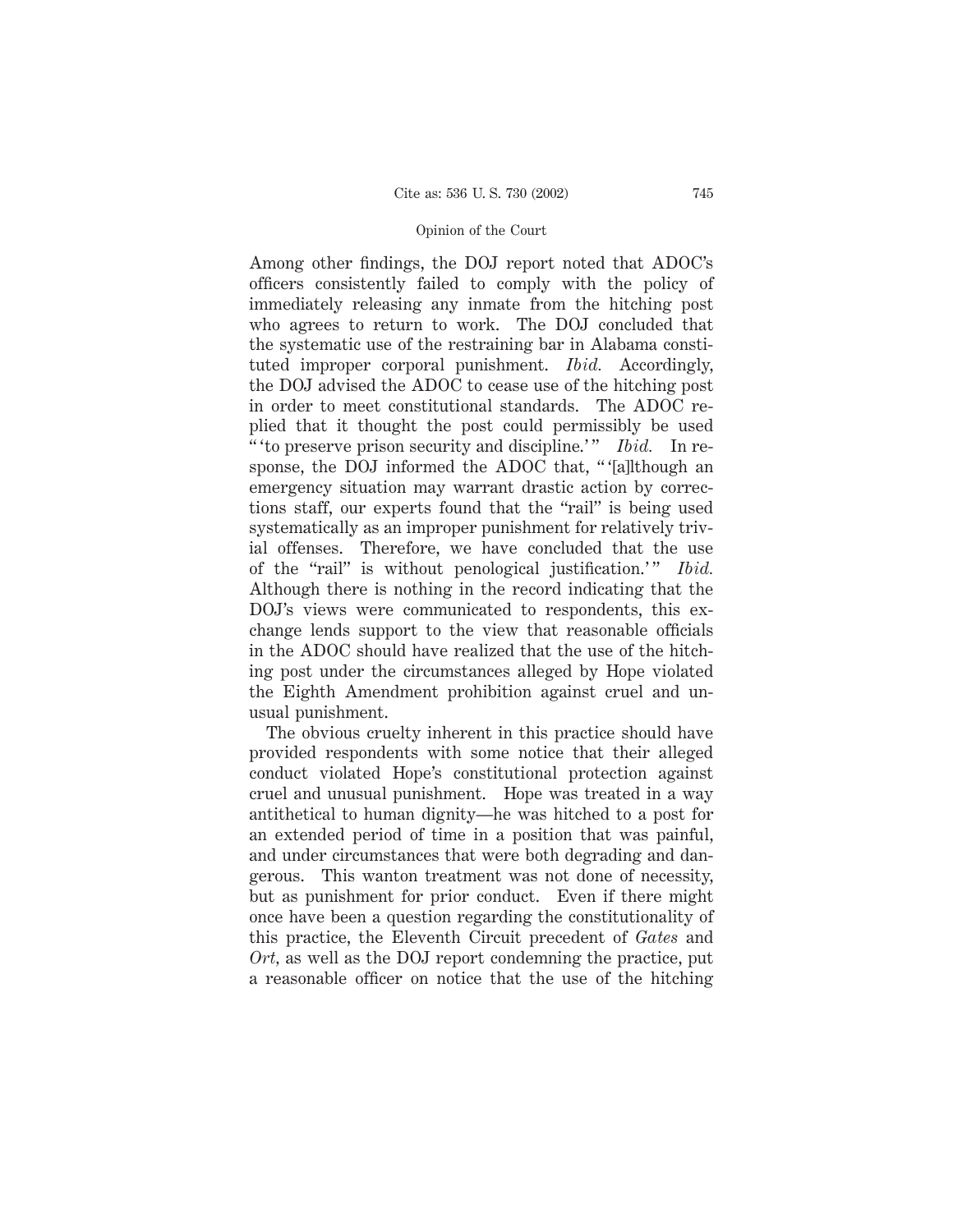#### 746 HOPE *v.* PELZER

#### Opinion of the Court

post under the circumstances alleged by Hope was unlawful. The "fair and clear warning," *Lanier,* 520 U. S., at 271, that these cases provided was sufficient to preclude the defense of qualified immunity at the summary judgment stage.

# V

In response to JUSTICE THOMAS' thoughtful dissent, we make the following three observations. The first is that in granting certiorari to review the summary judgment entered in favor of the officers, we did not take any question about the sufficiency of pleadings and affidavits to raise a genuine possibility that the three named officers were responsible for the punitive acts of shackling alleged. All questions raised by petitioner (the plaintiff against whom summary judgment was entered) go to the application of the standard that no immunity is available for official acts when "it would be clear to a reasonable officer that his conduct was unlawful in the situation he confronted." *Saucier* v. *Katz,* 533 U. S., at 202. The officers' brief in opposition to certiorari likewise addressed only the legal standard of what is clearly established. The resulting focus in the case was the Eleventh Circuit's position that a violation is not clearly established unless it is the subject of a prior case of liability on facts " 'materially similar'" to those charged. 240 F. 3d, at 981. We did not take, and do not pass upon, the questions whether or to what extent the three named officers may be held responsible for the acts charged, if proved. Nothing in our decision forecloses any defense other than qualified immunity on the ground relied upon by the Court of Appeals.

Second, we may address the immunity question on the assumption that the act of field discipline charged on each occasion was handcuffing Hope to a hitching post for an extended period apparently to inflict gratuitous pain or discomfort, with no justification in threatened harm or a continuing refusal to work. *Id.,* at 980 (on neither occasion did Hope "refus[e] to work or encourag[e] other inmates to refuse to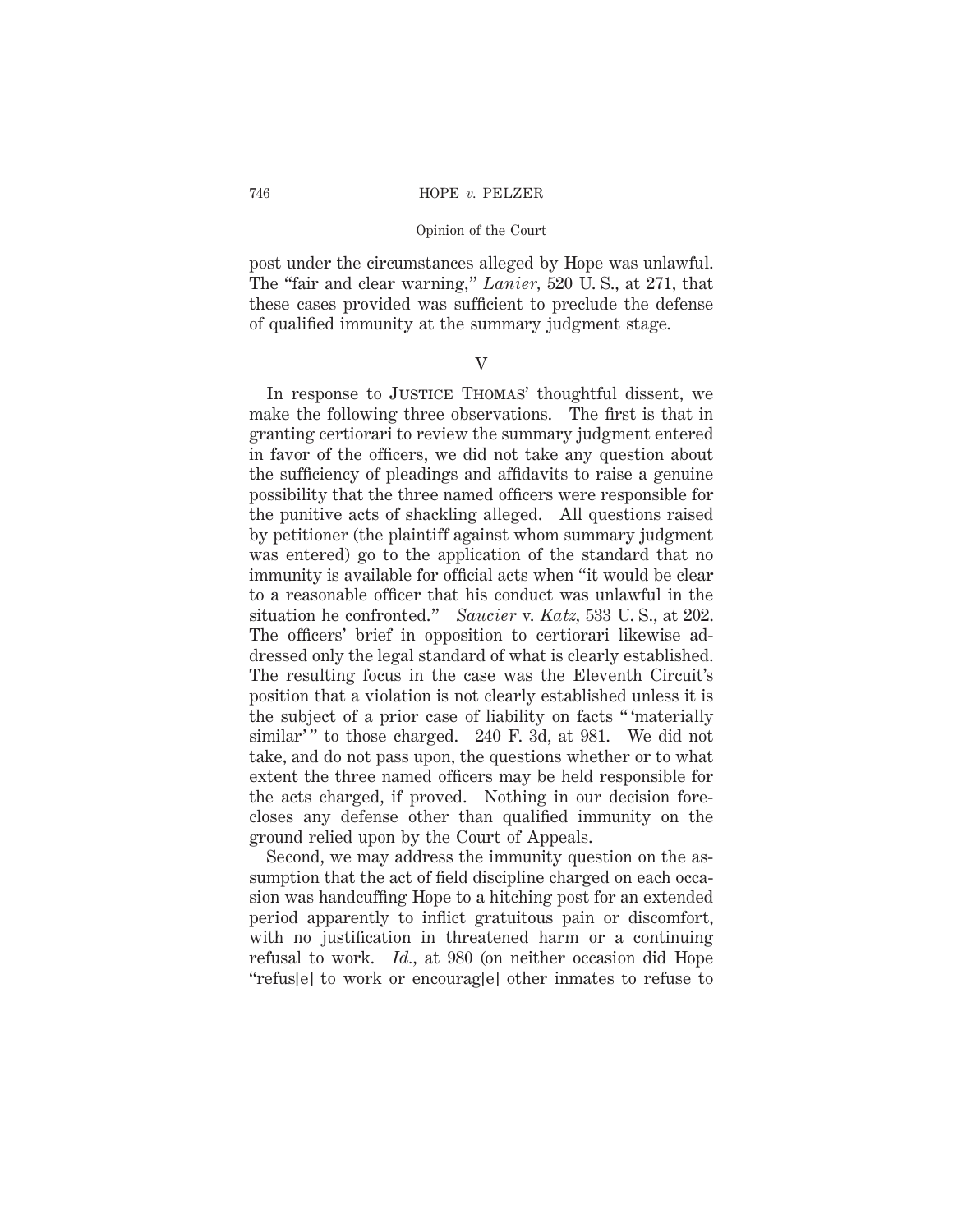work"). The Court of Appeals clearly held the act of cuffing petitioner to the hitching post itself to suffice as an unconstitutional act: "We find that cuffing an inmate to a hitching post for a period of time extending past that required to address an immediate danger or threat is a violation of the Eighth Amendment." *Ibid.* Although the court continued that "[t]his violation is exacerbated by the lack of proper clothing, water, or bathroom breaks," *ibid.,* this embellishment was not the basis of its decision, and our own decision adequately rests on the same assumption that sufficed for the Court of Appeals.

Third, in applying the objective immunity test of what a reasonable officer would understand, the significance of federal judicial precedent is a function in part of the Judiciary's structure. The unreported District Court opinions cited by the officers are distinguishable on their own terms.<sup>12</sup> But regardless, they would be no match for the Circuit precedents13 in *Gates* v. *Collier,* 501 F. 2d, at 1306, which held that "handcuffing inmates to the fence and to cells for long periods of time" was unconstitutional, and *Ort* v. *White,* 813 F. 2d, at 326, which suggested that it would be unconstitutional to inflict gratuitous pain on an inmate (by refusing him water) when punishment was unnecessary to enforce

 $12$  In three of the decisions, the inmates were given the choice between working or being restrained. See *Whitson* v. *Gillikin,* No. CV–93–H– 1517–NE (ND Ala., Jan. 24, 1994), p. 4, App. 84; *Dale* v. *Murphy,* No. CV–85–1091–H–S (SD Ala., Feb. 4, 1986), p. 2; *Ashby* v. *Dees,* No. CV–94–U–0605–NE (ND Ala., Dec. 27, 1994), p. 6. In others, the inmates were offered regular water and bathroom breaks. See *Lane* v. *Findley,* No. CV–93–C–1741–S (ND Ala., Aug. 4, 1994), p. 9; *Williamson* v. *Anderson,* No. CV–92–H–675–N (MD Ala., Aug. 18, 1993), p. 2; *Hollis* v. *Folsom,* No. CV–94–T–0052–N (MD Ala., Nov. 4, 1994), p. 9. Finally, in *Vinson* v. *Thompson,* No. CV–94–A–268–N (MD Ala., Dec. 9, 1994), the inmate was restrained for approximately 45 minutes. *Id.,* at 2.

<sup>&</sup>lt;sup>13</sup> There are apparently no decisions on similar facts from other Circuits, presumably because Alabama is the only State to authorize the use of the hitching post in its prison system.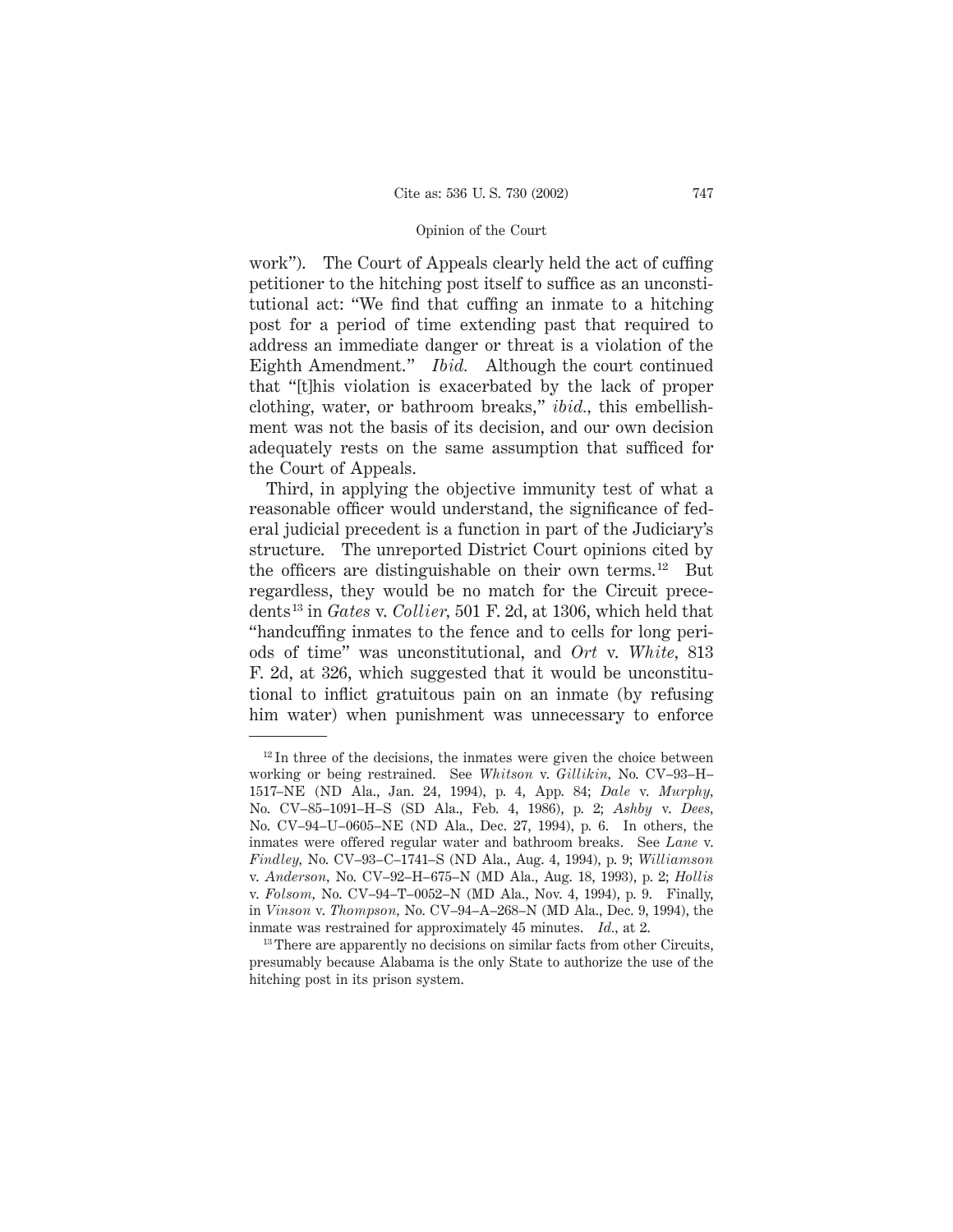on-the-spot discipline. The vitality of *Gates* and *Ort* could not seriously be questioned in light of our own decisions holding that gratuitous infliction of punishment is unconstitutional, even in the prison context, see *supra,* at 737 (citing *Whitley* v. *Albers,* 475 U. S., at 319; *Rhodes* v. *Chapman,* 452 U. S., at 346).

The judgment of the Court of Appeals is reversed.

*It is so ordered.*

JUSTICE THOMAS, with whom THE CHIEF JUSTICE and JUSTICE SCALIA join, dissenting.

The Court today subjects three prison guards to suit based on facts not alleged, law not clearly established, and its own subjective views on appropriate methods of prison discipline. Qualified immunity jurisprudence has been turned on its head.

Petitioner Larry Hope did not file this action against the State of Alabama. Nor did he sue all of the Alabama prison guards responsible for looking after him in the two instances that he was handcuffed to the restraining  $bar<sup>1</sup>$ . He chose instead to maintain this lawsuit against only three prison guards: Officer Gene McClaran, Sergeant Mark Pelzer, and Lieutenant Jim Gates. See 240 F. 3d 975, 977, n. 2 (CA11  $2001$ .<sup>2</sup> It is therefore strange that in the course of deciding that none of the three respondents is entitled to qualified

<sup>&</sup>lt;sup>1</sup> Despite the Court's consistent use of the term "hitching post," the apparatus to which petitioner was handcuffed is a "restraining bar." See Ala. Dept. of Corrections Admin. Reg. No. 429, p. 1 (Oct. 26, 1993), reprinted in App. 102.

<sup>2</sup> While petitioner also sued five other guards in connection with the fight that occurred before he was affixed to the restraining bar on June 7, 1995, he later withdrew his claims against them and asked that they be dismissed from the case. See 240 F. 3d, at 977, n. 2; Plaintiff's Special Report and Brief in Response to Defendants' Motion for Summary Judgment (ND Ala.), pp. 1–2, 5–6, Record, Doc. No. 33.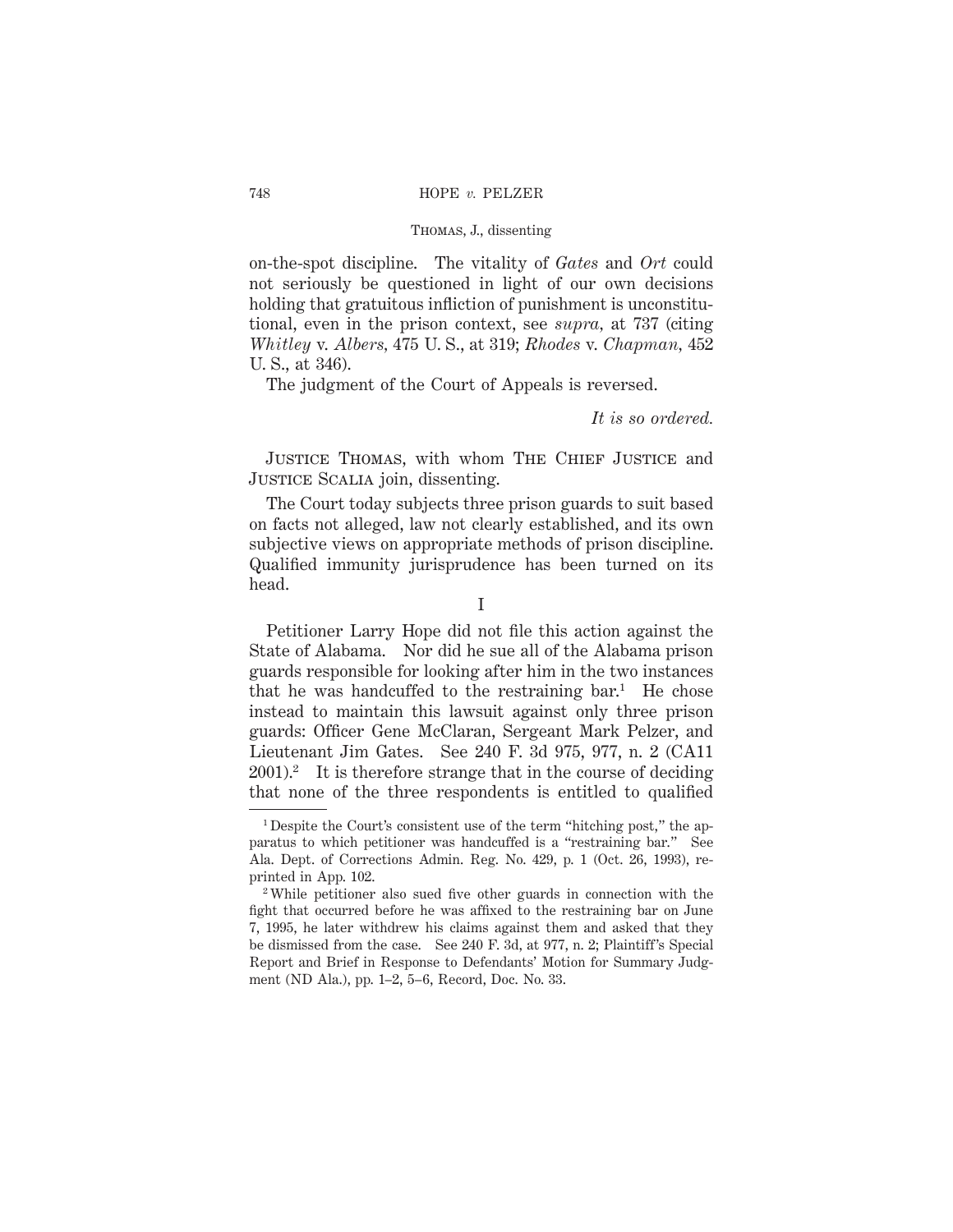immunity the Court does not even bother to mention the nature of petitioner's specific allegations against McClaran, Pelzer, and Gates. The omission is both glaring and telling. When one examines the alleged conduct of the prison guards who are parties to this action, as opposed to the alleged conduct of *other* guards, who are *not* parties to this action, petitioner's case becomes far less compelling.

The Court's imprecise account of the facts requires that the specific nature of petitioner's allegations against the three respondents be recounted. Petitioner claims that: (1) on May 11, 1995, Officer McClaran ordered that petitioner be affixed to the restraining bar;<sup>3</sup> (2) Sergeant Pelzer, on that same date, affixed him to the restraining bar;  $4 \text{ and } 4$ (3) Lieutenant Gates, on May 11 and June 7, 1995, affixed petitioner to the bar.5 That is the sum and substance of petitioner's allegations against respondents.6

With respect to McClaran and Pelzer, petitioner has *never* alleged that they participated in the June 7 incident that so

<sup>3</sup> See Second Affidavit of Larry Hope (ND Ala.), at 2–3, Record, Doc. No. 32.

<sup>4</sup> *Id.,* at 3.

<sup>5</sup> *Id.,* at 3–4.

<sup>&</sup>lt;sup>6</sup>There is some confusion as to who actually affixed petitioner to the restraining bar on May 11. While petitioner "believe[s]" that Sergeant Pelzer did so, *id.,* at 3, the "Institutional Incident Report" produced by respondents and written by Officer McClaran indicates that Officers Keith Gates and Mark Dempsey placed petitioner on the bar, see *id.,* Exh. 2. Petitioner acknowledged that fact and attached the report to his second affidavit. See *id.,* at 3. Consequently, interpreting petitioner's pleadings in the light most favorable to him, I will assume that petitioner has alleged that Pelzer, Gates, and Dempsey cuffed him to the bar on May 11. Additionally, I will assume that the "Officer Keith Gates" mentioned in Officer McClaran's report is the same person as the Lieutenant Jim Gates who is a respondent in this case. It is worth noting, however, that respondents vigorously dispute petitioner's assertion that Lieutenant Jim Gates and Officer Keith Gates are one and the same, see Brief for Respondents i, and petitioner has yet to produce any evidence to support this somewhat incredible claim.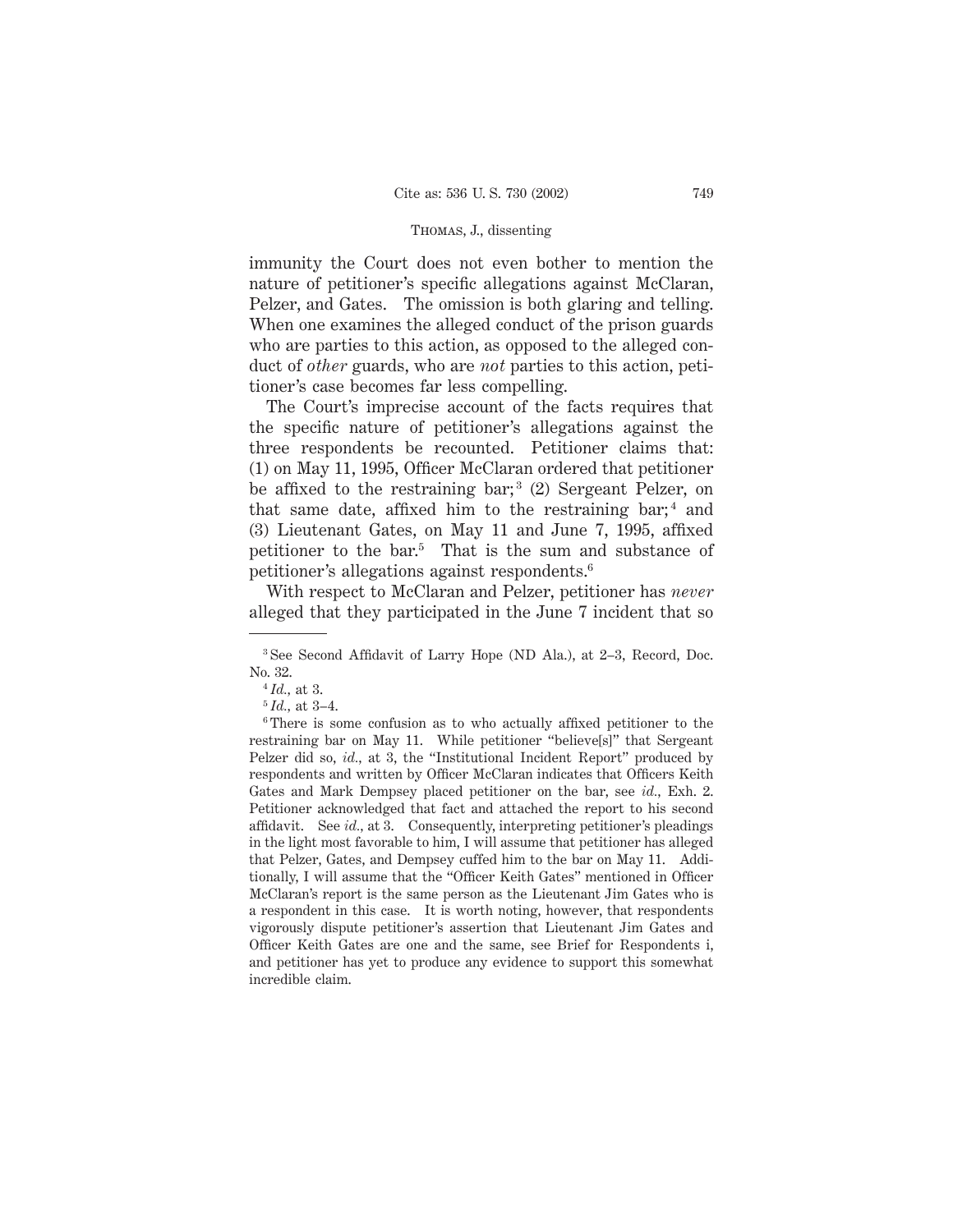appalls the Court.7 And with respect to Lieutenant Gates, petitioner has never alleged that Gates either participated in or was responsible for any of the June 7 events recounted by the Court other than attaching petitioner to the bar. Petitioner has never contended that Gates looked after or otherwise supervised him while he was on the bar. See Second Affidavit of Larry Hope (ND Ala.), Record, Doc. No. 32. Nor has petitioner ever claimed that Gates was responsible for keeping him on the bar for seven hours, removing his  $\text{shirt}$ <sup>8</sup> denying him water, taunting him about his thirst, or giving water to dogs in petitioner's plain view. See *ibid.* The relevance of these facts, repeatedly referenced by the Court during the course of its legal analysis, see, *e. g., ante,* at 738, 744, therefore escapes me.

Then there are the events referenced in the Court's opinion that cannot even arguably be gleaned from the record. For instance, while the Court claims that on June 7 petitioner "was given no bathroom breaks," *ante,* at 735, during his time on the bar, petitioner has never alleged that Gates or any other prison guard refused him bathroom breaks on that date. See Second Affidavit of Larry Hope, Record, Doc. No. 32. As a matter of fact, the District Court expressly found below that petitioner "was not denied restroom

<sup>&</sup>lt;sup>7</sup> See, *e. g.*, Plaintiff's Special Report and Brief in Response to Defendant's Motion for Summary Judgment 1–2, Record, Doc. No. 33 ("[T]he only remaining claims are those against Defendants McClaran, Pelzer, and Gates in connection with the May 11, 1997 hitching post incident, and Defendant Gates in connection with the June 7 hitching post incident"); Second Affidavit of Larry Hope, Record, Doc. No. 32.

<sup>8</sup> It is important to note that petitioner has never maintained that Gates placed him on the bar without a shirt. Rather, petitioner's first affidavit, see Affidavit of Larry Hope 2, Record, Doc. No. 1, as well as photographs appended as exhibits to petitioner's second affidavit, see Second Affidavit of Larry Hope, Exhs. 3–5, Record, Doc. No. 32, which were verified by petitioner as "taken while [he] was on the hitching post on June 7," *id.,* at 5, indicate that petitioner's shirt was removed, if at all, after he was attached to the bar.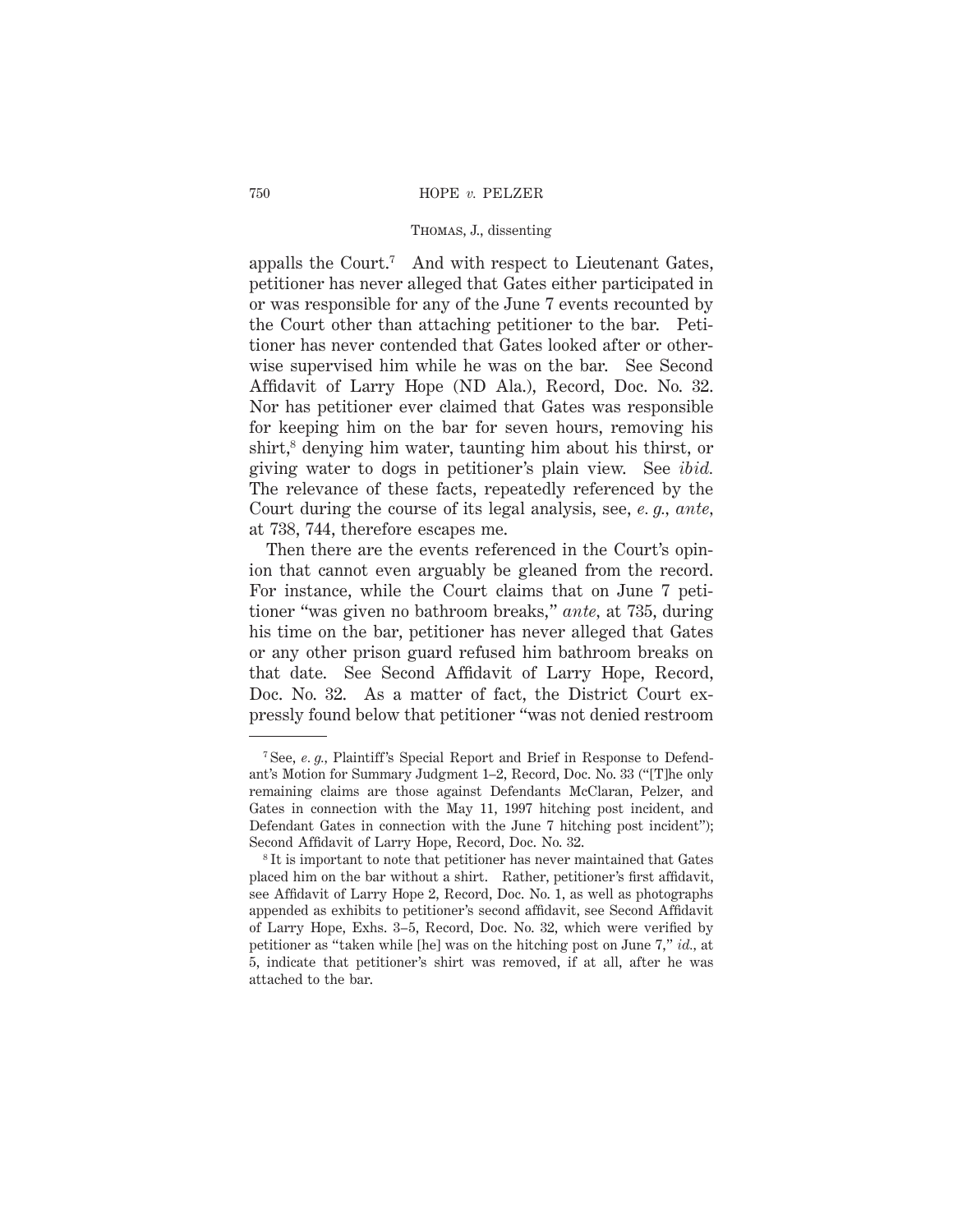breaks." Supplemental App. to Pet. for Cert. 2. In addition, photographs taken of petitioner attached to the restraining bar on June 7 show him wearing a t-shirt, revealing at a minimum that petitioner was not shirtless "all day." See Second Affidavit of Larry Hope, Exhs. 3–5, Record, Doc. No. 32; *id.,* at 5 (verifying that the photographs were "taken while [he] was on the hitching post on June 7").

Once one understands petitioner's specific allegations against respondents, the Eighth Amendment violation in this case is far from "obvious." *Ante,* at 738. What is "obvious," however, is that the Court's explanation of how respondents violated the Eighth Amendment is woefully incomplete. The Court merely recounts petitioner's allegations regarding the events of June 7 and concludes that "[t]he use of the hitching post under these circumstances violated the 'basic concept underlying the Eighth Amendment[,] [which] is nothing less than the dignity of man.'" *Ibid.* (quoting *Trop* v. *Dulles,* 356 U. S. 86, 100 (1958)). The Court, however, fails to explain how respondents McClaran and Pelzer violated the Eighth Amendment, given that they had no involvement whatsoever in affixing petitioner to the restraining bar on June 7. The Court's reasoning as applied to respondent Gates is similarly inadequate since petitioner has never alleged that Gates bore any responsibility for most of the conduct on June 7 that supposedly renders the Eighth Amendment violation "obvious."<sup>9</sup>

<sup>&</sup>lt;sup>9</sup> In an effort to rehabilitate the Court's opinion, JUSTICE STEVENS argues that the specific nature of respondents' connection to the events of May 11 and June 7 falls outside the scope of the questions presented. See *ante,* at 746. In conducting qualified immunity analysis, however, courts do not merely ask whether, taking the plaintiff's allegations as true, the plaintiff's clearly established rights were violated. Rather, courts must consider as well whether each defendant's alleged conduct violated the plaintiff's clearly established rights. For instance, an allegation that Defendant A violated a plaintiff's clearly established rights does nothing to overcome Defendant B's assertion of qualified immunity, absent some allegation that Defendant B was responsible for Defendant A's conduct. Sim-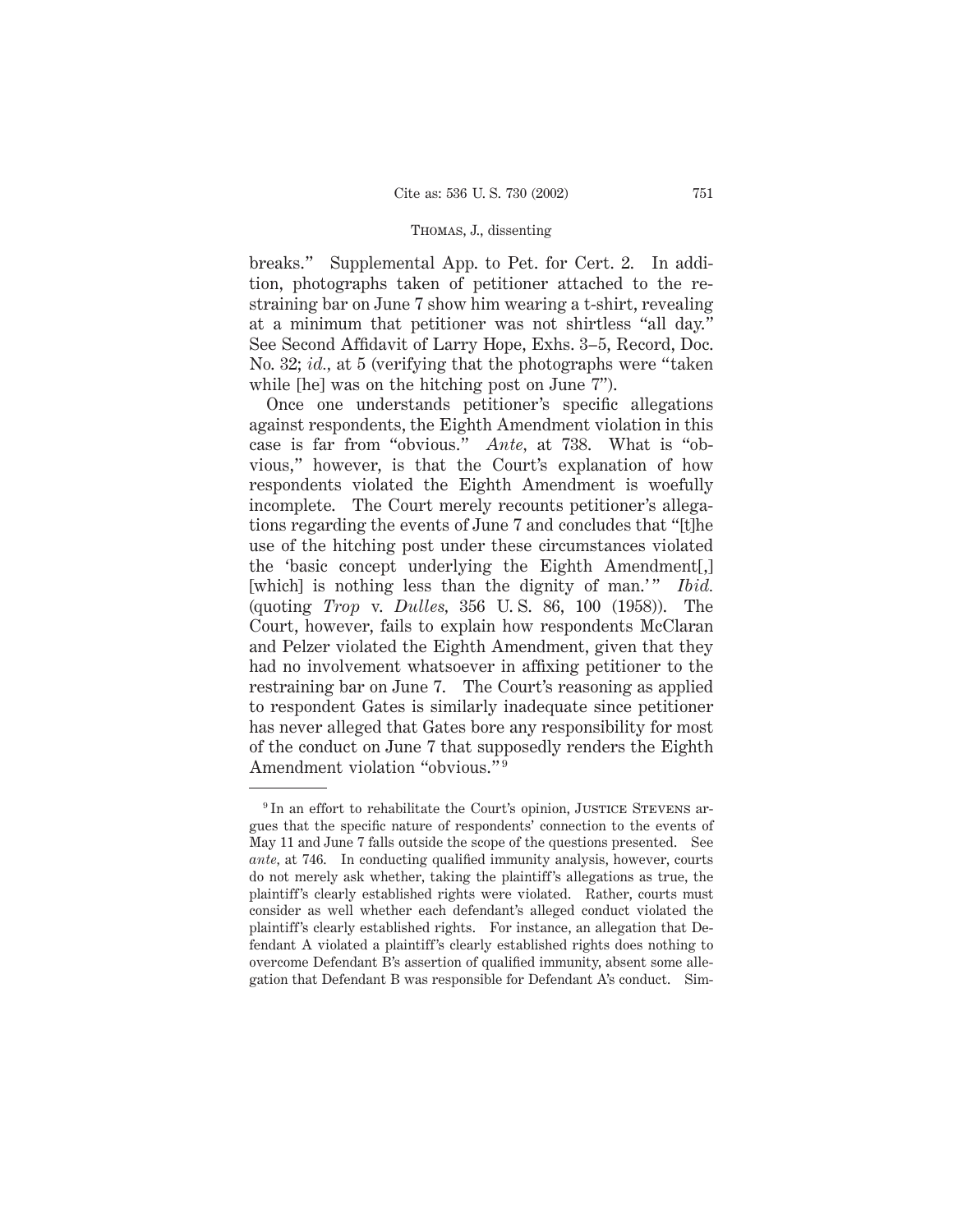### II

Once petitioner's allegations regarding respondents' conduct are separated from his other grievances and the mistreatment invented by the Court, this case presents one simple question: Was it clearly established in 1995 that the mere act of cuffing petitioner to the restraining bar (or, in the case of Officer McClaran, ordering petitioner's attachment to the restraining bar) violated the Eighth Amendment? The answer to this question is also simple: Obviously not.

A

The Court correctly states that respondents are entitled to qualified immunity unless their conduct violated " 'clearly established statutory or constitutional rights of which a reasonable person would have known.'" *Ante*, at 739 (quoting *Harlow* v. *Fitzgerald,* 457 U. S. 800, 818 (1982)). But the Court then fails either to discuss or to apply the following important principles. Qualified immunity protects "all but the plainly incompetent or those who knowingly violate the law." *Malley* v. *Briggs,* 475 U. S. 335, 341 (1986). If "it would be clear to a reasonable officer that his conduct was unlawful in the situation he confronted," then qualified immunity does not apply. *Saucier* v. *Katz,* 533 U. S. 194, 202 (2001). But if, on the other hand, "officers of reasonable competence could disagree on th[e] issue, immunity should be recognized." *Malley, supra,* at 341.

In evaluating whether it was clearly established in 1995 that respondents' conduct violated the Eighth Amendment, the Court of Appeals properly noted that "[i]t is important to analyze the facts in [the prior cases relied upon by petitioner where courts found Eighth Amendment violations],

ilarly here, in the absence of any allegation by petitioner that respondents were in any way responsible for the behavior of other prison guards on May 11 and June 7, the conduct of those other guards should not be considered in analyzing whether respondents are entitled to qualified immunity.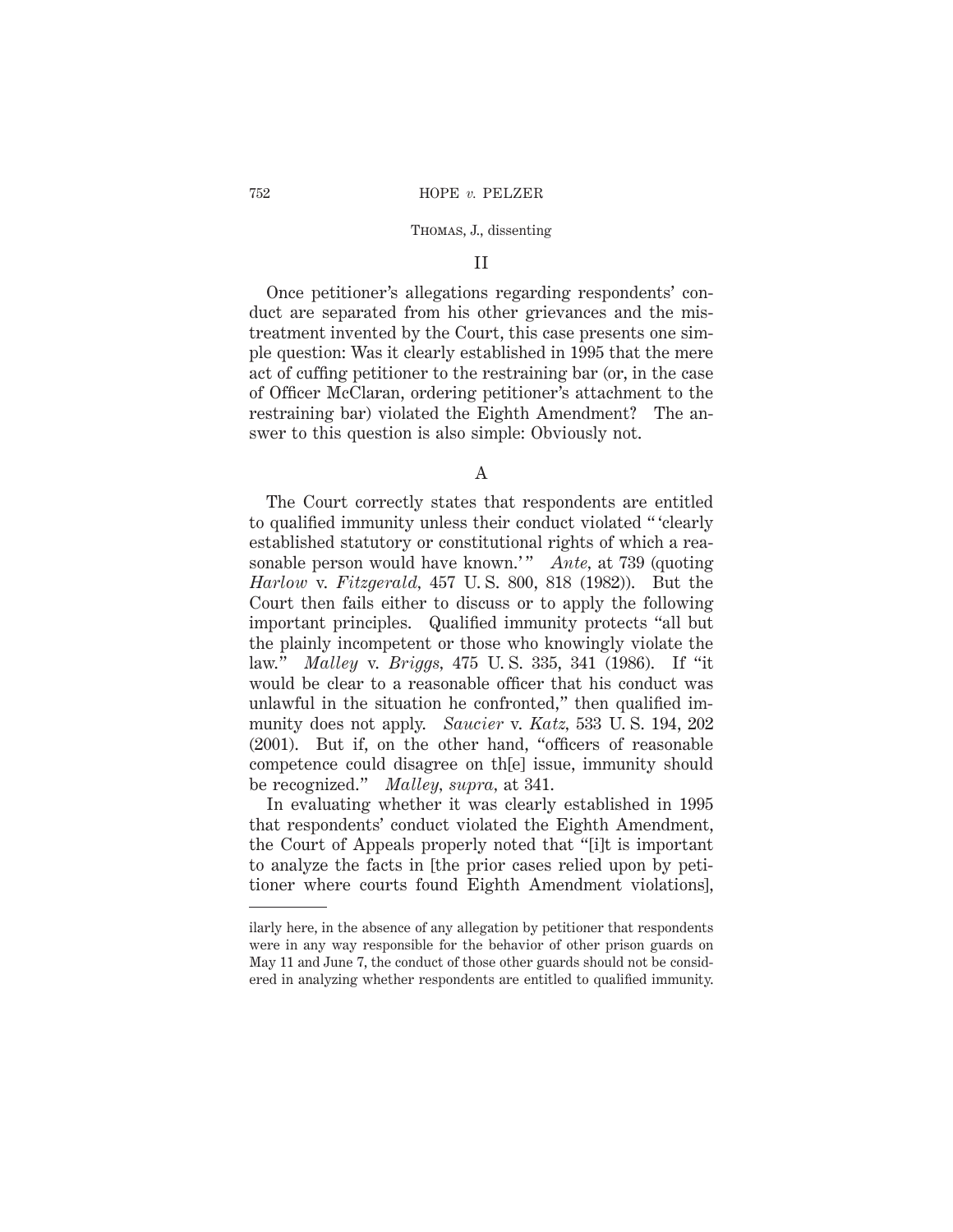and determine if they are materially similar to the facts in the case in front of us." 240 F. 3d, at 981 (internal quotation marks omitted). The right not to suffer from "cruel and unusual punishments," U. S. Const., Amdt. 8, is an extremely abstract and general right. In the vast majority of cases, the text of the Eighth Amendment does not, in and of itself, give a government official sufficient notice of the clearly established Eighth Amendment law applicable to a particular situation.10 Rather, one must look to case law to see whether "the right the official is alleged to have violated [has] been 'clearly established' in a more particularized, and hence more relevant, sense: The contours of the right must be sufficiently clear that a reasonable official would understand that what he is doing violates that right." *Anderson* v. *Creighton,* 483 U. S. 635, 640 (1987).

In conducting this inquiry, it is crucial to look at precedent applying the relevant legal rule in similar factual circumstances. Such cases give government officials the best indication of what conduct is unlawful in a given situation. If, for instance, "various courts have agreed that certain conduct [constitutes an Eighth Amendment violation] under facts not distinguishable in a fair way from the facts presented in the case at hand," *Saucier, supra,* at 202, then a plaintiff would have a compelling argument that a defendant is not entitled to qualified immunity.

That is not to say, of course, that conduct can be "clearly established" as unlawful only if a court has already passed on the legality of that behavior under materially similar circumstances. Certain actions so obviously run afoul of the law that an assertion of qualified immunity may be overcome even though court decisions have yet to address "materially similar" conduct. Or, as the Court puts it, "officials can still

<sup>10</sup> Cf. *Saucier* v. *Katz,* 533 U. S. 194, 201–202 (2001) (discounting as too general the principle that a police officer's use of force violates the Fourth Amendment if it is excessive under objective standards of reasonableness).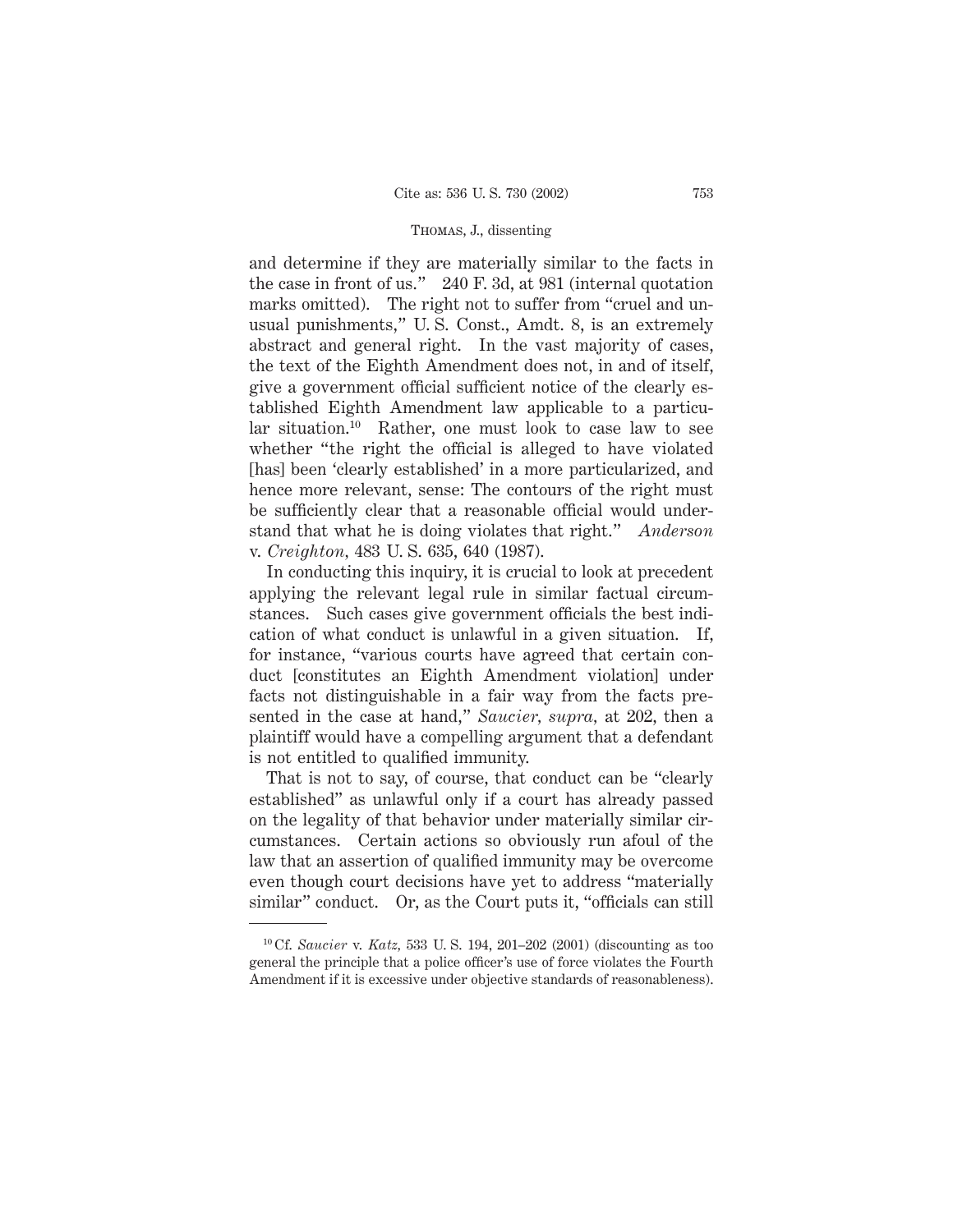be on notice that their conduct violates established law even in novel factual circumstances." *Ante,* at 741.

Although the Court argues that the Court of Appeals has improperly imposed a "rigid gloss on the qualified immunity standard," *ante,* at 739, and n. 9, requiring that the facts of a previous case be materially similar to a plaintiff's circumstances for qualified immunity to be overcome, this suggestion is plainly wrong. Rather, this Court of Appeals has repeatedly made clear that it imposes no such requirement on plaintiffs seeking to defeat an assertion of qualified immunity. See, *e. g., Priester* v. *Riviera Beach,* 208 F. 3d 919, 926 (CA11 2000) (stating that qualified immunity does not apply if an official's conduct "was so far beyond the hazy border between excessive and acceptable force that [the official] had to know he was violating the Constitution even without caselaw on point" (internal quotation marks omitted)); *Smith* v. *Mattox,* 127 F. 3d 1416, 1419 (CA11 1997) (noting that a plaintiff can overcome an assertion of qualified immunity by demonstrating "that the official's conduct lies so obviously at the very core of what the [Constitution] prohibits that the unlawfulness of the conduct was readily apparent to the official, notwithstanding the lack of caselaw"); *Lassiter* v. *Alabama A&M Univ.,* 28 F. 3d 1146, 1150, n. 4 (CA11 1994) ("[O]ccasionally the words of a federal statute or federal constitutional provision will be specific enough to establish the law applicable to particular circumstances clearly and to overcome qualified immunity even in the absence of case law").

Similarly, it is unfair to read the Court of Appeals' decision as adopting such a "rigid gloss" here. Nowhere did the Court of Appeals state that petitioner, in order to overcome respondents' assertion of qualified immunity, was required to produce precedent addressing "materially similar" facts. Rather, the Court of Appeals merely (and sensibly) evaluated the cases relied upon by petitioner to determine whether they involved facts "materially similar" to those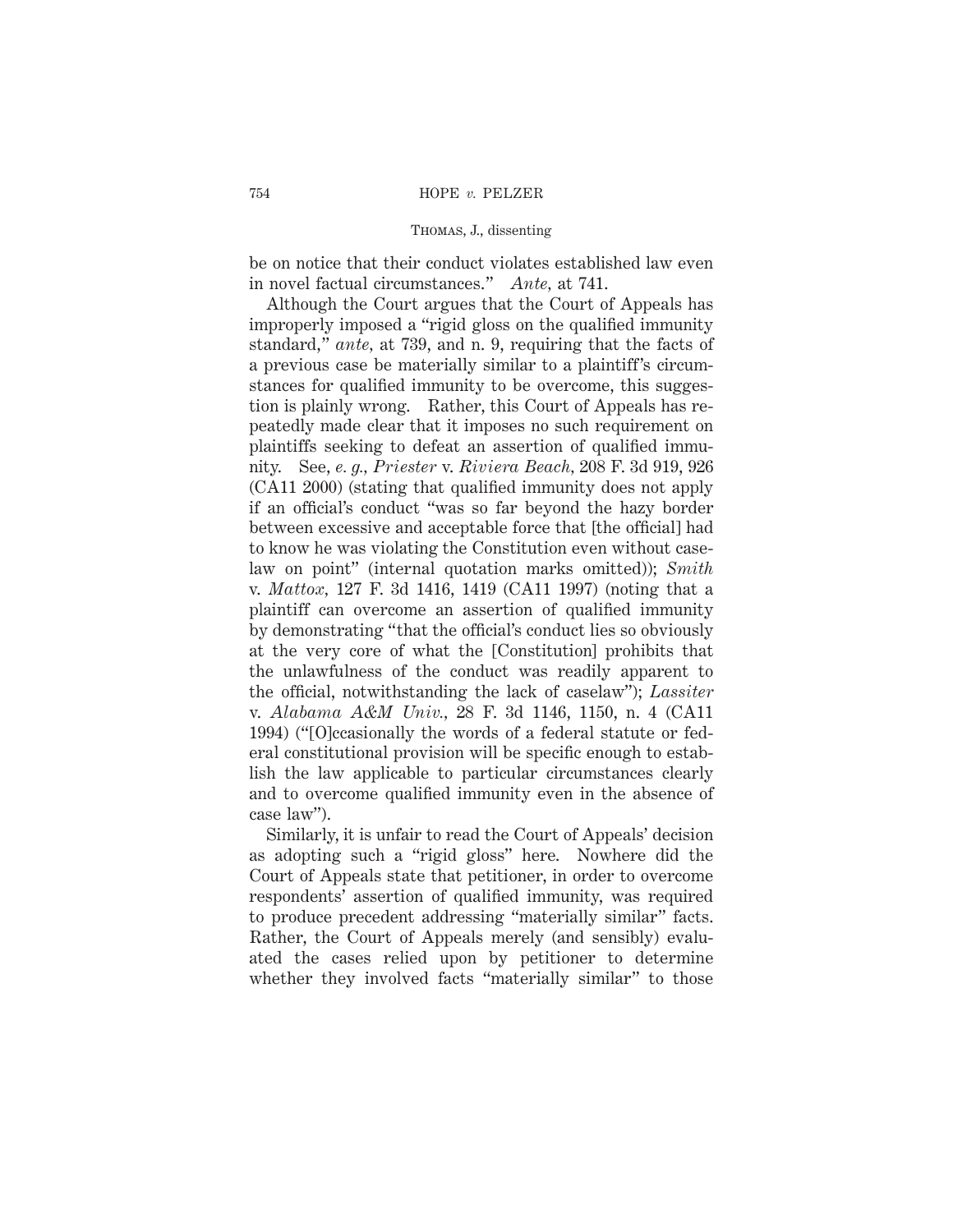present in this case. See 240 F. 3d, at 981 ("It is important to analyze the facts in these cases, and determine if they are 'materially similar' to the facts in the case in front of  $\text{us}$ ").

To be sure, the Court of Appeals did not also ask whether respondents' conduct so obviously violated the Eighth Amendment that respondents' assertion of qualified immunity could be overcome in the absence of case law involving "materially similar" facts. The majority must believe that the Court of Appeals, therefore, has implicitly abandoned its prior qualified immunity jurisprudence. I, on the other hand, believe it is far more likely that the Court of Appeals omitted such a discussion from its opinion for a much simpler reason: Given petitioner's allegations, it thought that the argument was so weak, and the alleged actions of respondents so far removed from "" the hazy border between excessive and acceptable force," *Priester, supra,* at 926 (quoting *Smith, supra,* at 1419), that it was not worth mentioning.

### B

Turning to the merits of respondents' assertion that they are entitled to qualified immunity, the relevant question is whether it should have been clear to McClaran, Pelzer, and Gates in 1995 that attaching petitioner to a restraining bar violated the Eighth Amendment. As the Court notes, at that time Alabama was the only State that used this particular disciplinary method when prisoners refused to work or disrupted work squads. See *ante,* at 733. Previous litigation over Alabama's use of the restraining bar, however, did nothing to warn reasonable Alabama prison guards that attaching a prisoner to a restraining bar was unlawful, let alone that the illegality of such conduct was clearly established. In fact, the outcome of those cases effectively forecloses petitioner's claim that it should have been clear to respondents in 1995 that handcuffing petitioner to a restraining bar violated the Eighth Amendment.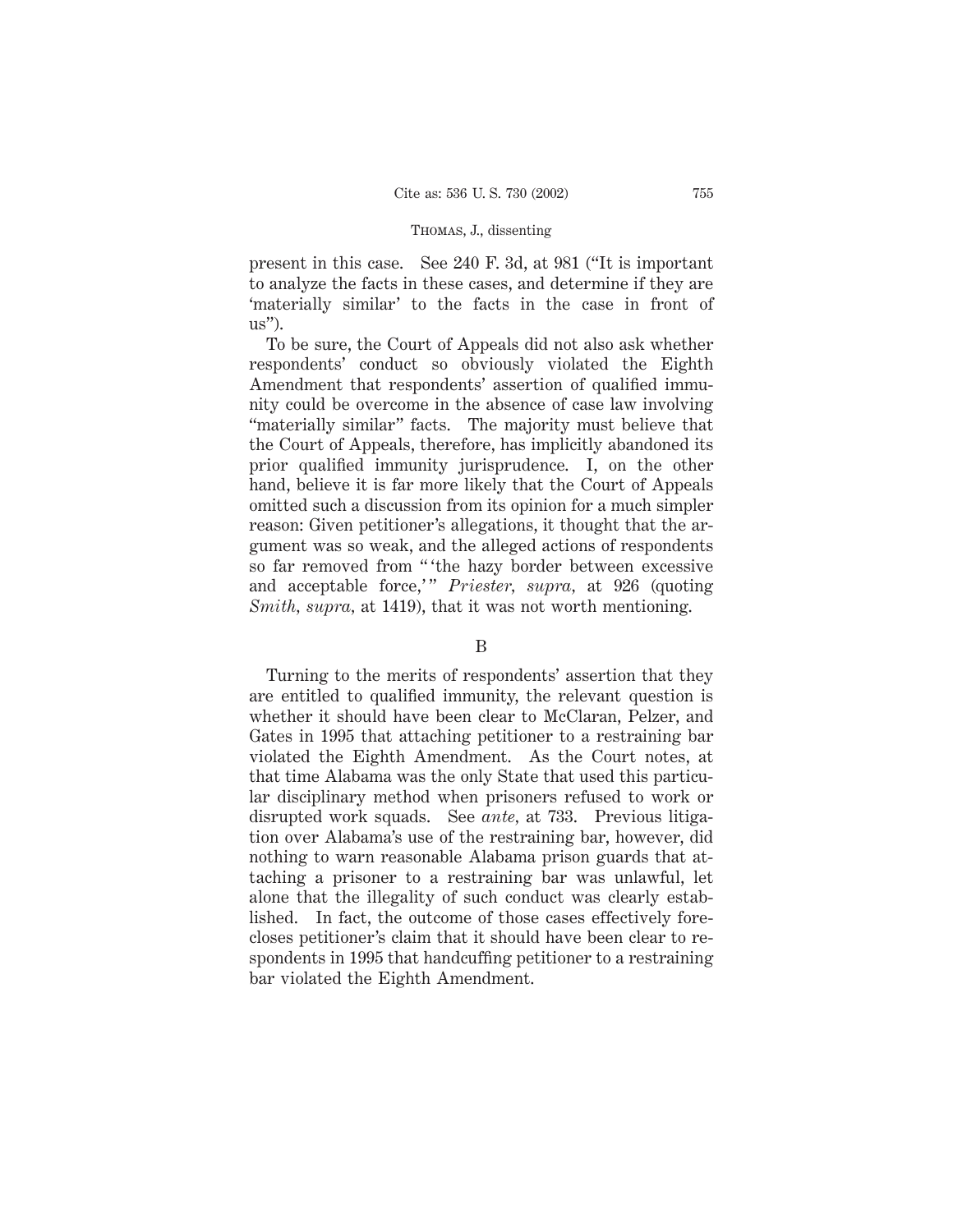For example, a year before the conduct at issue in this case took place, the United States District Court for the Northern District of Alabama rejected the Eighth Amendment claim of an Alabama prisoner who was attached to a restraining bar for five hours after he refused to work and scuffled with guards. See *Lane* v. *Findley,* No. CV–93–C–1741–S (Aug. 4, 1994). The District Court reasoned that attaching the prisoner to a restraining bar "was a measured response to a potentially volatile situation and a clear warning to other inmates that refusal to work would result in immediate discipline subjecting the offending inmate to similar conditions experienced by work detail inmates rather than a return to inside the institution." *Id.,* at 9. The District Court therefore concluded that there was a "substantial penological justification" for attaching the plaintiff to the restraining bar. *Ibid.*

Both the Court and petitioner attempt to distinguish this case from *Lane* on the grounds that the prisoner in *Lane* was "offered regular water and bathroom breaks" while on the restraining bar. See *ante,* at 747, n. 12; Reply Brief for Petitioner 16, n. 5. But this argument fails for two reasons: (1) Respondents McClaran and Pelzer were involved only in the May 11 incident, and it is undisputed that petitioner was offered water and a bathroom break every 15 minutes during his 2 hours on the bar that day; and (2) petitioner, as previously mentioned, has never alleged that respondent Gates was responsible for denying him water or bathroom breaks on June 7.

The same year that it decided *Lane,* the United States District Court for the Northern District of Alabama dismissed another complaint filed by an Alabama prisoner who was handcuffed to a restraining bar. In that case, the prisoner, after refusing to leave prison grounds with his work squad, was handcuffed to a restraining bar for eight hours. Temperatures allegedly reached 95 degrees while the prisoner was attached to the bar, and he was allegedly denied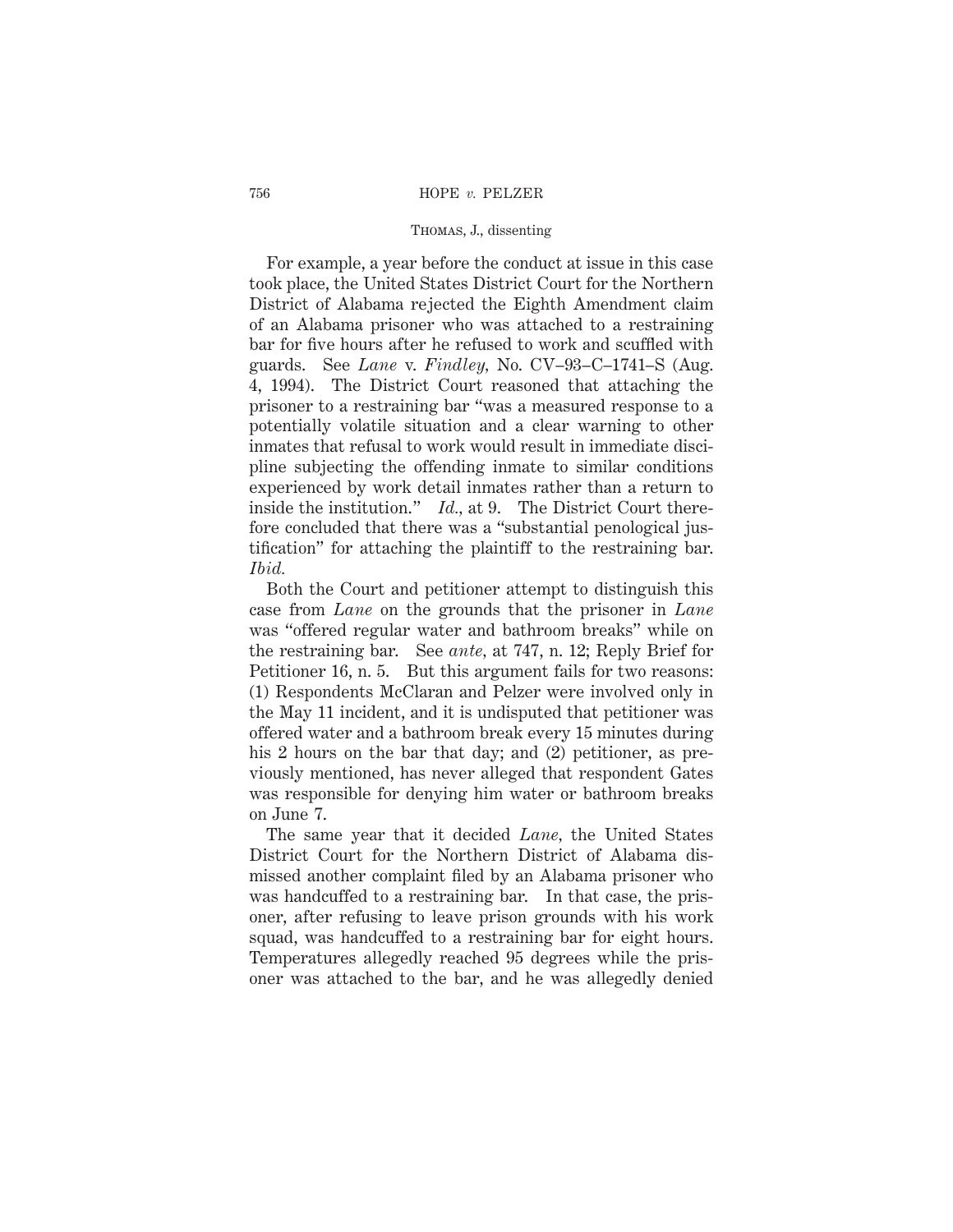food, water, and any opportunities to use bathroom facilities. See *Whitson* v. *Gillikin,* No. CV–93–H–1517–NE (Jan. 24, 1994), p. 7, App. 81. As a result of being handcuffed to the bar, the prisoner "suffered lacerations, pain, and swelling in his arms." *Id.*, at 85. The District Court, without deciding whether the defendants' conduct violated the Eighth Amendment, held that "there was no clearly established law identifying [their behavior] as unconstitutional." *Id.,* at 88.

Federal District Courts in five other Alabama cases decided before 1995 similarly rejected claims that handcuffing a prisoner to a restraining bar or other stationary object violated the Eighth Amendment. See, *e. g., Ashby* v. *Dees,* No. CV–94–U–0605–NE (ND Ala., Dec. 27, 1994) (fence); *Vinson* v. *Thompson,* No. CV–94–A–268–N (MD Ala., Dec. 9, 1994) (restraining bar); *Hollis* v. *Folsom,* No. CV–94– T–0052–N (MD Ala., Nov. 4, 1994) (fence); *Williamson* v. *Anderson,* No. CV–92–H–675–N (MD Ala., Aug. 18, 1993) (fence); *Dale* v. *Murphy,* No. CV–85–1091–H–S (SD Ala., Feb. 4, 1986) (light pole).<sup>11</sup> By contrast, petitioner is unable to point to any Alabama decision issued before respondents

<sup>&</sup>lt;sup>11</sup> The Court's attempt to distinguish away all of these decisions only serves to undermine further its qualified immunity analysis. The Court appears to suggest that affixing a prisoner to a restraining bar is not clearly unlawful so long as (1) guards provide the prisoner with water and regular bathroom breaks, or (2) the prisoner is placed on the restraining bar as a result of his refusal to work. See *ante,* at 747, n. 12. But as previously explained, see *supra,* at 756, petitioner was offered water and bathroom breaks every 15 minutes during his May 11 stay on the bar, and there has never been any allegation either that respondents McClaran and Pelzer were involved at all in the June 7 incident or that respondent Gates was responsible for denying petitioner water or bathroom breaks on that date. As a result, even under the Court's own view of the law, respondents are entitled to qualified immunity. Moreover, the Court nowhere explains how respondents were supposed to figure out in 1995 that it was permissible to affix prisoners to a restraining bar if they refused to work but it was unlawful to do so if they were disruptive while on work duty. The claim that such a distinction was clearly established in Eighth Amendment jurisprudence at that time is nothing short of incredible.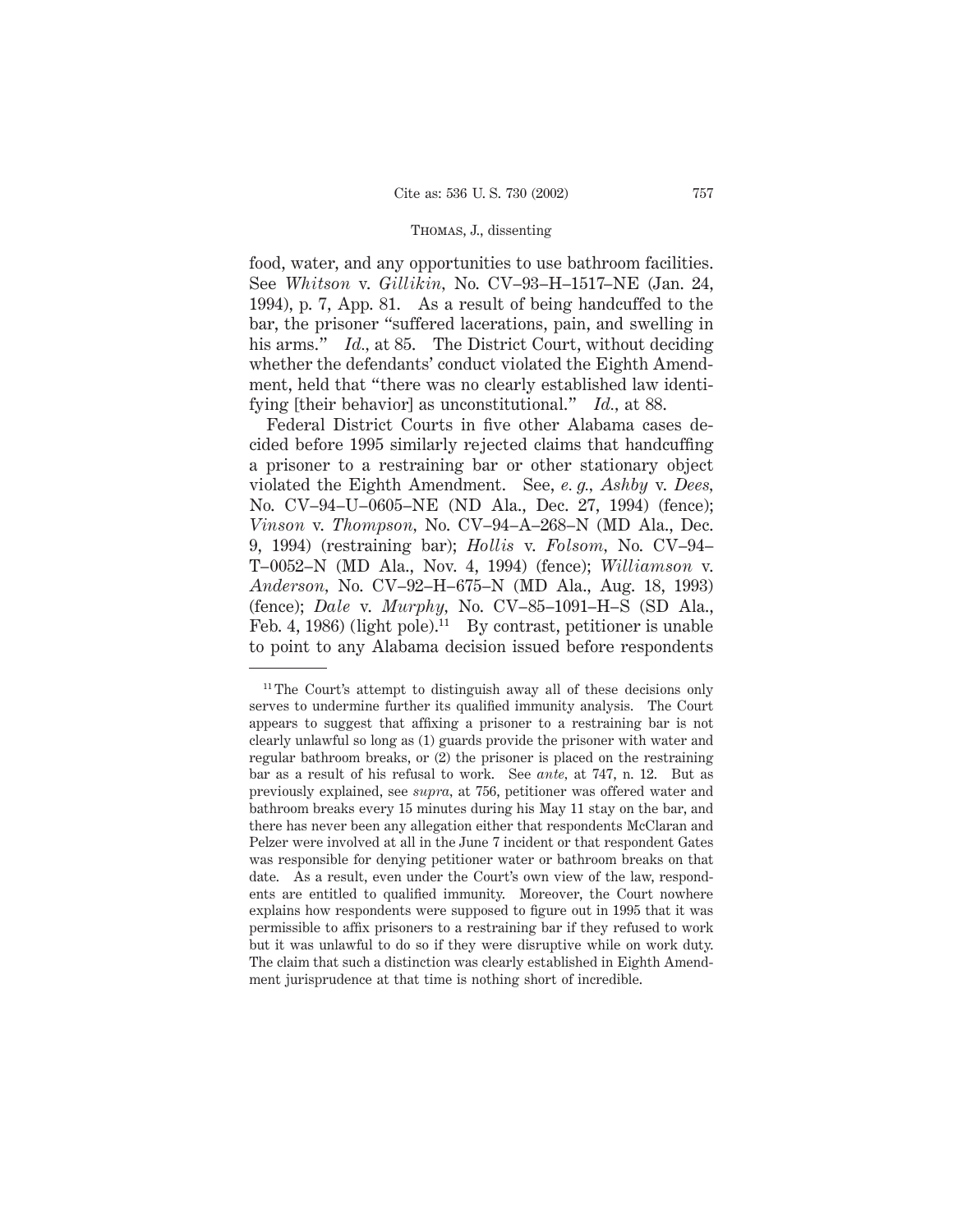affixed him to the restraining bar holding that a prison guard engaging in such conduct violated the Eighth Amendment.

In the face of these decisions, and the absence of contrary authority, I find it impossible to conclude that respondents either were "plainly incompetent" or "knowingly violat[ing] the law" when they affixed petitioner to the restraining bar. *Malley,* 475 U. S., at 341. A reasonably competent prison guard attempting to obey the law is not only entitled to look at how courts have recently evaluated his colleagues' prior conduct, such judicial decisions are often the only place that a guard can look for guidance, especially in a situation where a State stands alone in adopting a particular policy.

 $\mathcal{C}$ 

In concluding that respondents are not entitled to qualified immunity, the Court is understandably unwilling to hold that our Eighth Amendment jurisprudence clearly established in 1995 that attaching petitioner to a restraining bar violated the Eighth Amendment.12 *Ante,* at 742. It is far from "obvious," *ante,* at 738, 741, that respondents, by attaching petitioner to a restraining bar, acted with "deliberate indifference" to his health and safety. *Hudson* v. *McMillian,* 503 U. S. 1, 8 (1992). Petitioner's allegations do not come close to suggesting that respondents knew that the mere act of at-

<sup>&</sup>lt;sup>12</sup> I continue to believe that "[c]onditions of confinement are not punishment in any recognized sense of the term, unless imposed as part of a sentence." *Farmer* v. *Brennan,* 511 U. S. 825, 859 (1994) (Thomas, J., concurring in judgment). As a result, I do not think, as an original matter, that attaching petitioner to the restraining bar constituted "punishment" under the Eighth Amendment. See *ibid.* Nevertheless, I recognize that this Court has embraced the opposite view—that the Eighth Amendment does regulate prison conditions not imposed as part of a sentence, see, *e. g., Estelle* v. *Gamble,* 429 U. S. 97 (1976)—so I will apply that jurisprudence in evaluating whether respondents' conduct violated clearly established law. I note, however, that I remain open to overruling our dubious expansion of the Eighth Amendment in an appropriate case. See *Farmer, supra,* at 861–862 (Thomas, J., concurring in judgment).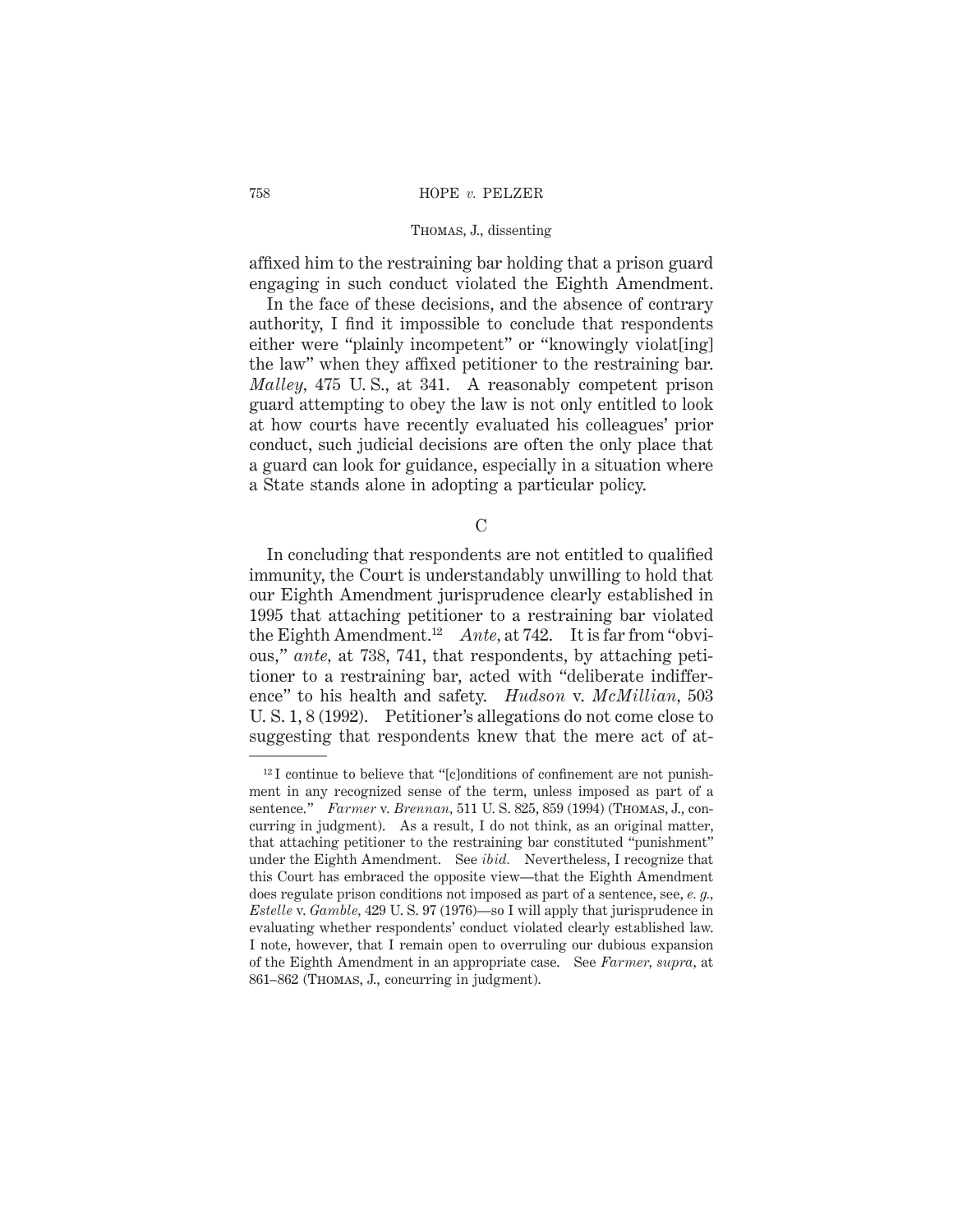taching petitioner to the restraining bar imposed "a substantial risk of serious harm" upon him. See *Farmer* v. *Brennan,* 511 U. S. 825, 847 (1994). If, for instance, attaching petitioner to a restraining bar amounted to the "gratuitous infliction of 'wanton and unnecessary' pain," *ante,* at 738, it is curious that petitioner, while handcuffed to the bar on May 11, chose to decline most of the bathroom breaks offered to him. Respondents also affixed petitioner to the restraining bar for a legitimate penological purpose: encouraging his compliance with prison rules while out on work duty.

Moreover, if the application of this Court's general Eighth Amendment jurisprudence to the use of a restraining bar was as "obvious" as the Court claims, *ante,* at 738, 741, one wonders how Federal District Courts in Alabama could have repeatedly arrived at the opposite conclusion, and how respondents, in turn, were to realize that these courts had failed to grasp the "obvious."

### D

Unable to base its holding that respondents' conduct violated " 'clearly established . . . rights of which a reasonable person would have known," ante, at 742 (quoting *Harlow*, 457 U. S., at 818), on this Court's precedents, the Court instead relies upon "binding Eleventh Circuit precedent, an Alabama Department of Corrections (ADOC) regulation, and a [Department of Justice] report informing the ADOC of the constitutional infirmity in its use of the hitching post," *ante,* at 741–742. I will address these sources in reverse order.

The Department of Justice report referenced by the Court does nothing to demonstrate that it should have been clear to respondents that attaching petitioner to a restraining bar violated his Eighth Amendment rights. To begin with, the Court concedes that there is no indication the Justice Department's recommendation that the ADOC stop using the restraining bar was ever communicated to respondents, prison guards in the small town of Capshaw, Alabama. See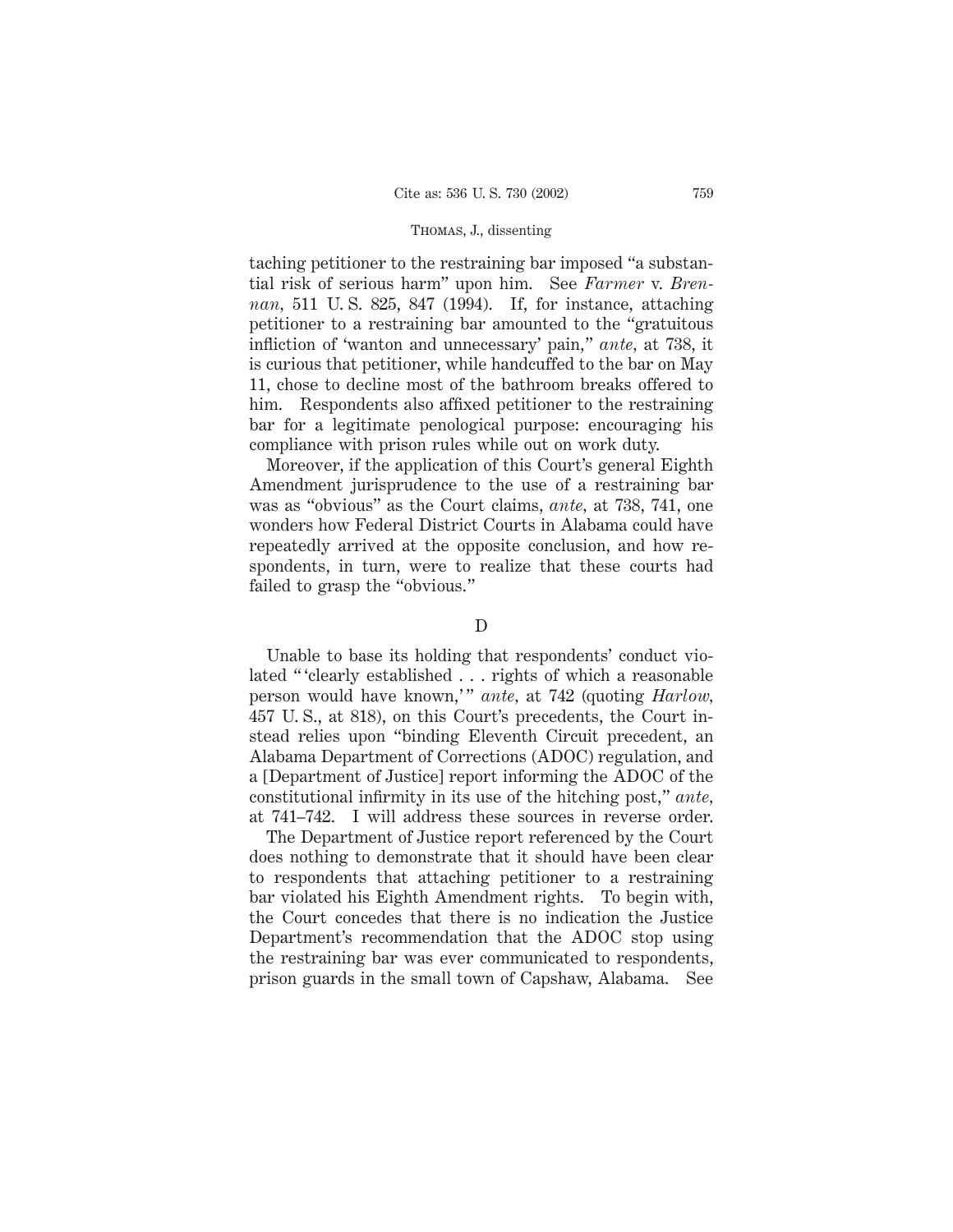*ante,* at 745. In any event, an extraordinarily well-informed prison guard in 1995, who had read both the Justice Department's report and Federal District Court decisions addressing the use of the restraining bar, could have concluded only that there was a dispute as to whether handcuffing a prisoner to a restraining bar constituted an Eighth Amendment violation, not that such a practice was clearly unconstitutional.

The ADOC regulation relied upon by the Court not only fails to provide support for its holding today; the regulation weighs in respondents' favor because it expressly authorized prison guards to affix prisoners to a restraining bar when they were "disruptive to the work squad." App. 102. Alabama prison guards were entitled to rely on the validity of a duly promulgated state regulation instructing them to attach prisoners to a restraining bar under specified circumstances. See *Wilson* v. *Layne,* 526 U. S. 603, 617 (1999) (crediting officer's reliance on Marshals Service policy as "important" to the conclusion that qualified immunity was warranted in an area where the state of the law "was at best undeveloped"). And, as the Court recounts, petitioner was placed on the restraining bar after entering into an argument with another inmate while on work duty (May 11) and a wrestling match with a guard when arriving at his work site (June 7). *Ante,* at 734.

The Court argues that respondents must have been "aware of the wrongful character of their conduct" because they did not precisely abide by the policy set forth in the ADOC regulation. *Ante,* at 744. Even taking petitioner's allegations as true, however, I am at a loss to understand how respondents failed to comply with the regulation. With respect to respondents McClaran and Pelzer, who were involved only in the May 11 incident, the Court concedes that the required activity log was filled out on that date, and petitioner was offered water and bathroom breaks every 15 minutes. *Ante,* at 734, 744. With respect to respondent Gates, the Court complains that no such log exists for petitioner's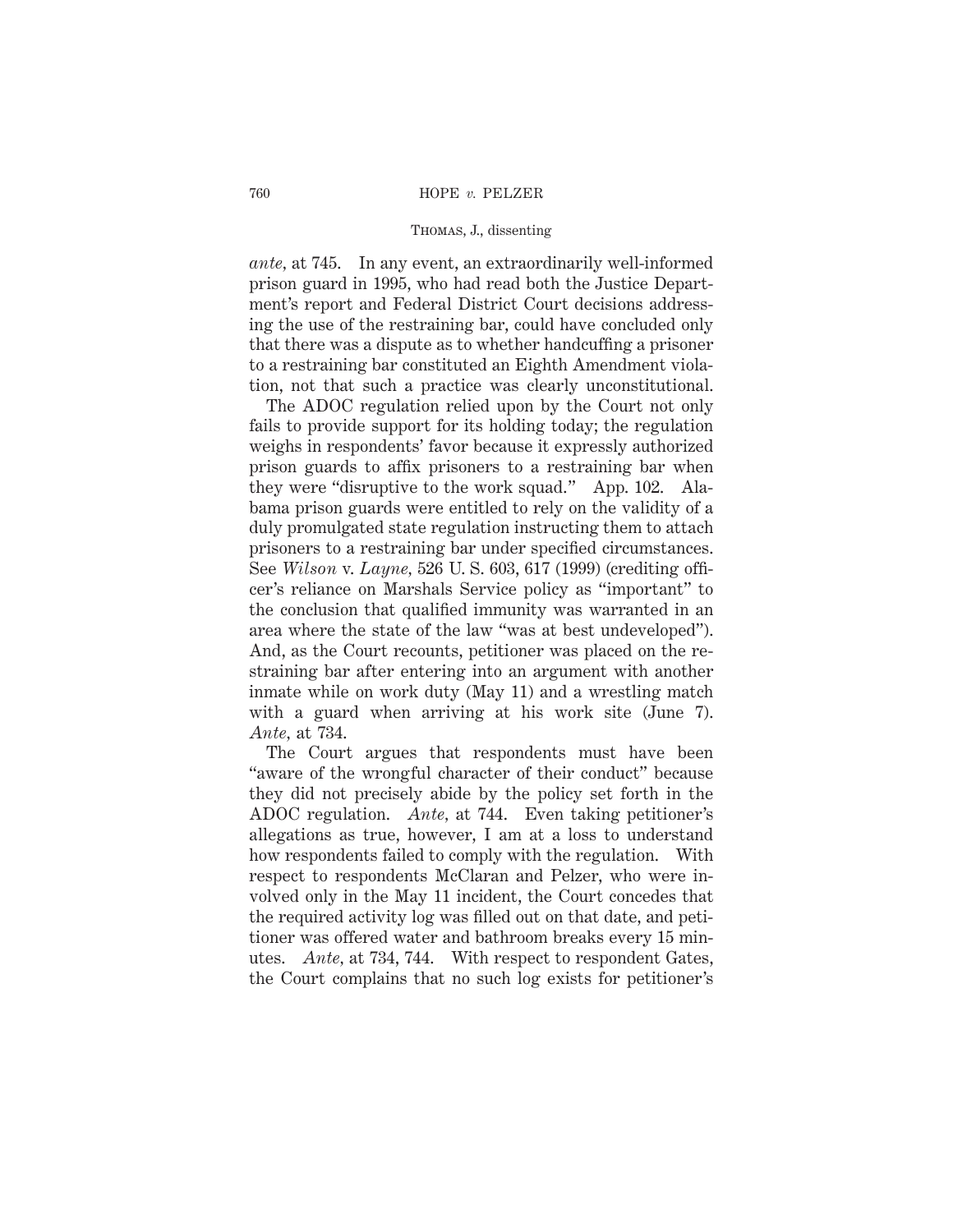June 7 stay on the bar and the record suggests that the periodic water and bathroom-break offers contemplated by the regulation were not made. Petitioner, however, has never alleged that Gates was responsible for supervising or looking after him once he was handcuffed to the post. He has only alleged that Gates placed him there.

While the Court also observes that the regulation provides that an inmate " 'will be allowed to join his assigned squad' " whenever he tells an officer "'that he is ready to go to work," *ante*, at 744 (quoting App. 103), the Court again does not explain how any of the respondents in this case failed to observe this requirement. Petitioner has never alleged that he informed respondents or any other prison guard while he was on the bar that he was ready to go to work.

Finally, the "binding Eleventh Circuit precedent" relied upon by the Court, *ante,* at 741–743, was plainly insufficient to give respondents fair warning that their alleged conduct ran afoul of petitioner's Eighth Amendment rights. The Court of Appeals held in *Ort* v. *White,* 813 F. 2d 318 (CA11 1987), that a prison guard did not violate an inmate's Eighth Amendment rights by denying him water when he refused to work, and the Court admits that this holding provides no support for petitioner. Instead, it claims that the "reasoning" in *Ort* "gave fair warning to respondents that their conduct crossed the line of what is constitutionally permissible." *Ante,* at 743. But *Ort* provides at least as much support to respondents as it does to petitioner. For instance, *Ort* makes it abundantly clear that prison guards "have the authority to use that amount of force or those coercive measures reasonably necessary to enforce an inmate's compliance with valid prison rules" so long as such measures are not undertaken "maliciously or sadistically." 813 F. 2d, at 325.

To be sure, the Court correctly notes that the Court of Appeals in *Ort* suggested that it "might have reached a different decision" had the prison officer denied the inmate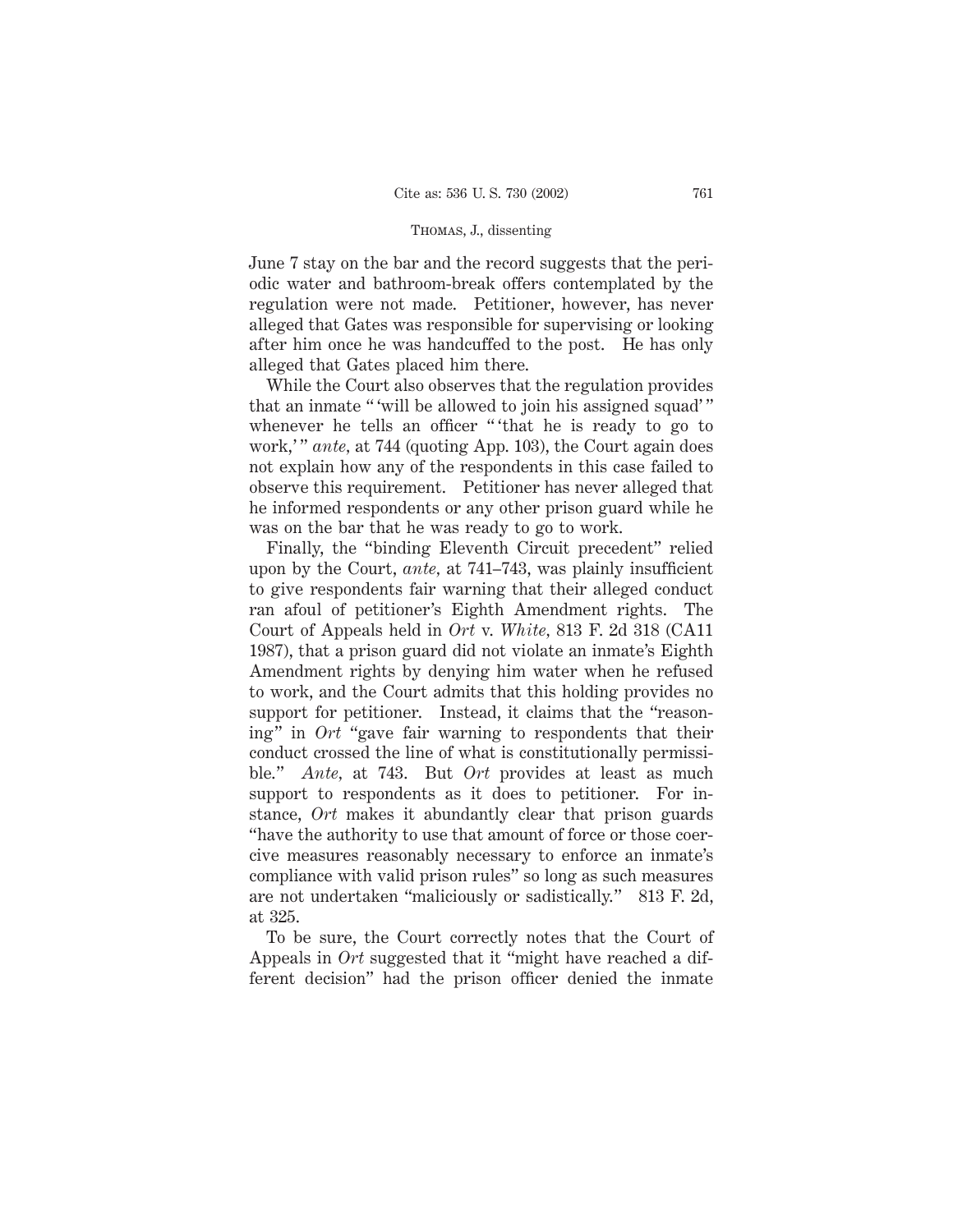water after he had returned to the prison instead of while he was out with the work squad. *Id.,* at 326. But the suggestion in dicta that a guard might have violated a prisoner's Eighth Amendment rights by denying him water once he returned from work duty does not come close to clearly establishing the unconstitutionality of attaching a disruptive inmate to a restraining bar after he is removed from his work squad and back within prison walls.

Admittedly, the other case upon which the Court relies, *Gates* v. *Collier,* 501 F. 2d 1291 (CA5 1974), is more on point. Nevertheless, *Gates* is also inadequate to establish clearly the unlawfulness of respondents' alleged conduct. In *Gates,* the Court of Appeals listed "handcuffing inmates to [a] fence and to cells for long periods of time" as one of many unacceptable forms of "physical brutality and abuse" present at a Mississippi prison. *Id.,* at 1306. Others included administering milk of magnesia as a form of punishment, depriving inmates of mattresses, hygienic materials, and adequate food, and shooting at and around inmates to keep them standing or moving. See *ibid.* The Court of Appeals had "no difficulty in reaching the conclusion that these forms of corporal punishment run afoul of the Eighth Amendment." *Ibid.*

It is not reasonable, however, to read *Gates* as establishing a bright-line rule forbidding the attachment of prisoners to a restraining bar. For example, in referring to the fact that prisoners were handcuffed to a fence and cells "for long periods of time," the Court of Appeals did not indicate whether it considered a "long period of time" to be 1 hour, 5 hours, or 25 hours. The Court of Appeals also provided no explanation of the circumstances surrounding these incidents. The opinion does not indicate whether the handcuffed prisoners were given water and suitable restroom breaks or whether they were handcuffed in a bid to induce them to comply with prison rules. In the intervening 21 years between *Gates* and the time respondents affixed petitioner to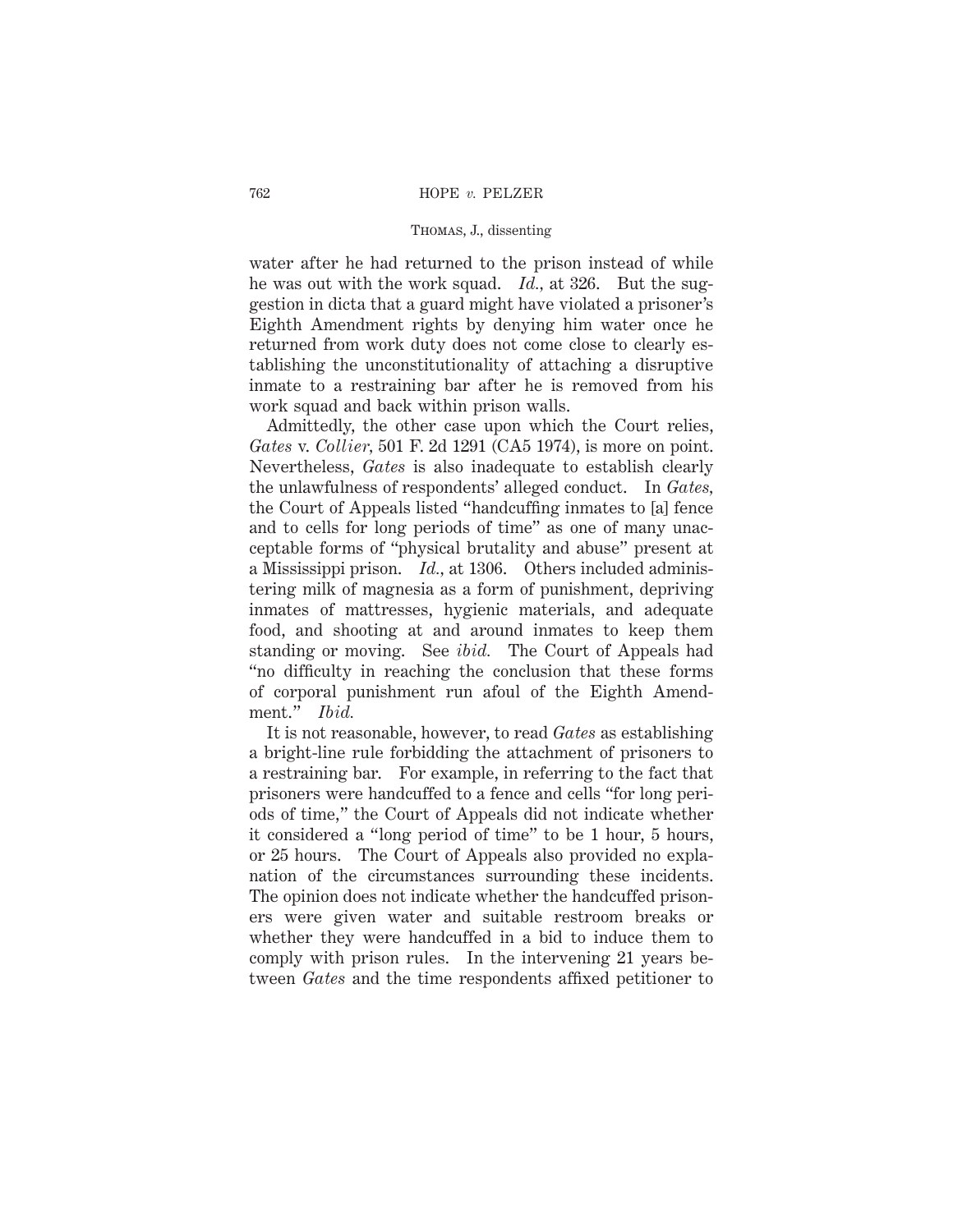the restraining bar, there were no further decisions clarifying the contours of the law in this area. Therefore, as another court interpreting *Gates* has noted: "There is no blanket prohibition against the use of punishment such as the hitching post in *Gates* which would signal to the Commissioner of Corrections [let alone ordinary corrections officers] that the mere use of the hitching post would be a constitutional violation." *Fountain* v. *Talley,* 104 F. Supp. 2d 1345, 1354 (MD Ala. 2000).

Moreover, Eighth Amendment law has not stood still since *Gates* was decided. In *Farmer* v. *Brennan,* 511 U. S. 825 (1994), this Court elucidated the proper test for measuring whether a prison official's state of mind is one of "deliberate indifference," holding that "a prison official cannot be found liable under the Eighth Amendment for denying an inmate humane conditions of confinement unless the official knows of and disregards an excessive risk to inmate health or safety; the official must both be aware of facts from which the inference could be drawn that a substantial risk of serious harm exists, and he must also draw the inference." *Id.,* at 837. Because the Court of Appeals in *Gates* did not consider this subjective element, *Gates* alone could not have clearly established that affixing prisoners to a restraining bar was clearly unconstitutional in 1995. Also, in the face of recent Federal District Court decisions specifically rejecting prisoners' claims that Alabama prison guards violated their Eighth Amendment rights by attaching them to a restraining bar as well as a state regulation authorizing such conduct, it seems contrary to the purpose of qualified immunity to hold that one vague sentence plucked out of a 21-year-old Court of Appeals opinion provided clear notice to respondents in 1995 that their conduct was unlawful.

\*\*\*

It is most unfortunate that the Court holds that Officer McClaran, Sergeant Pelzer, and Lieutenant Gates are not